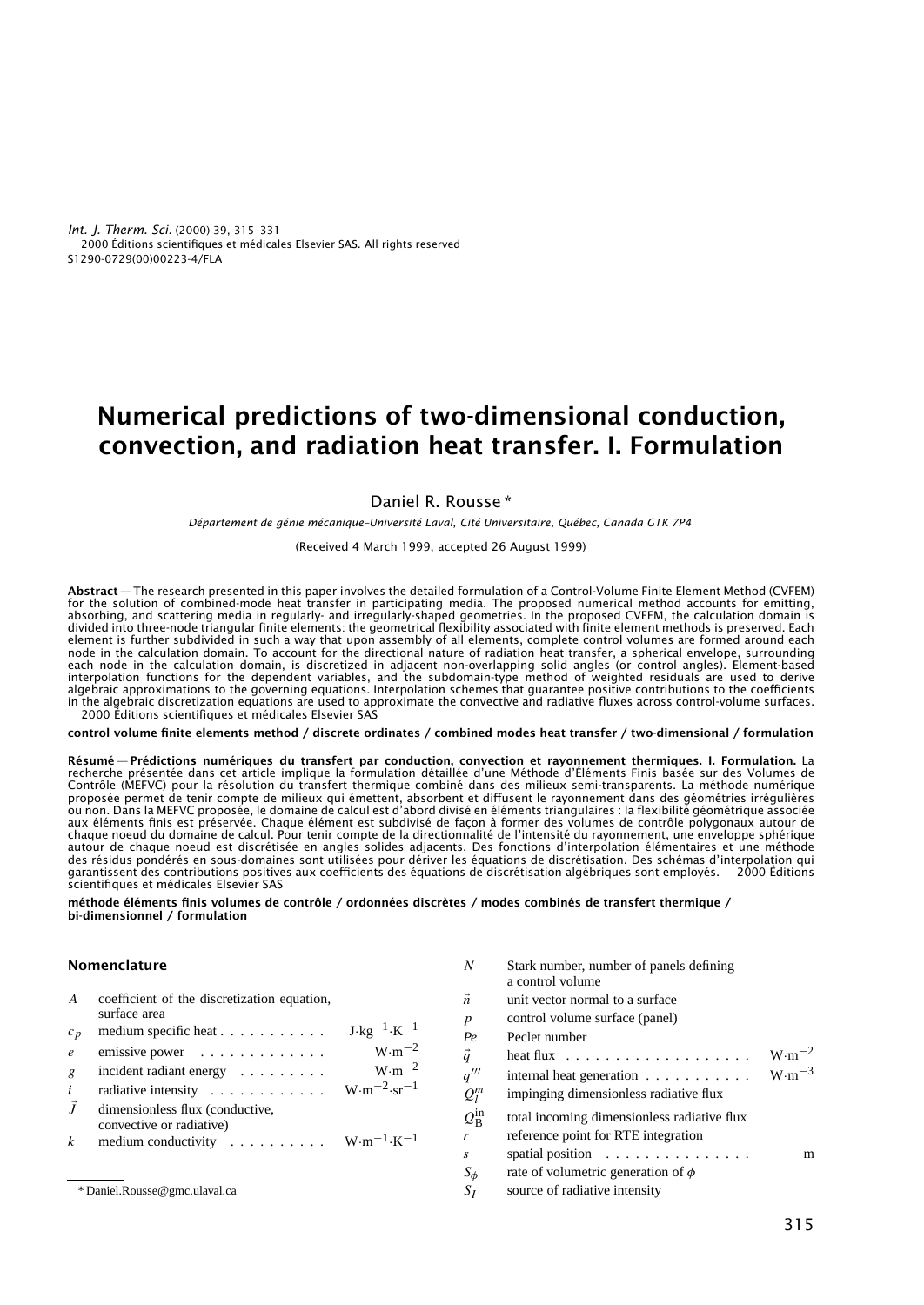| T<br>$\vec{u}$<br>V<br>$\boldsymbol{x}$<br>y | temperature $\ldots \ldots \ldots \ldots \ldots$<br>velocity $\ldots \ldots \ldots \ldots \ldots$<br>independent variable<br>independent variable | K<br>$m \cdot s^{-1}$<br>m <sup>3</sup> |
|----------------------------------------------|---------------------------------------------------------------------------------------------------------------------------------------------------|-----------------------------------------|
|                                              | Greek symbols                                                                                                                                     |                                         |
| β<br>$\epsilon$<br>γ                         | extinction coefficient $\ldots$ , $\ldots$<br>emissivity of a surface<br>albedo for single scattering                                             | $m^{-1}$                                |
| $\kappa$                                     | absorption coefficient                                                                                                                            | $m^{-1}$                                |
| $\widehat{\omega}$                           |                                                                                                                                                   | sr                                      |
| $\vec{\Omega}$<br>$\phi$                     | direction of propagation<br>dependent variable                                                                                                    |                                         |
| Φ                                            | phase function for scattering                                                                                                                     |                                         |
| ξ                                            | $\mu$ , $\eta$ , $\xi$ direction cosines of $\vec{\Omega}$<br>independent variable                                                                |                                         |
| $\rho$                                       | medium density                                                                                                                                    | $\text{kg}\cdot\text{m}^{-3}$           |
| $\sigma$                                     | scattering coefficient                                                                                                                            | $m^{-1}$                                |
| $\tilde{\sigma}$                             | Stefan-Boltzmann constant,<br>5.67051E-8 W $\cdot m^{-2} \cdot K^{-4}$                                                                            |                                         |
| τ                                            | optical depth                                                                                                                                     |                                         |
| $\tau_0$                                     | optical thickness                                                                                                                                 |                                         |

#### *Subscripts*

| reference quantity |
|--------------------|
|                    |

- b black body
- B boundary
- C constant (part of the source term)
- *l* control volume surface (panel)
- *m* discrete direction
- *P* node of reference
- *r* radiation, or reference point
- e element
- *ϑ* integer used in the node location

#### *Superscripts*

- ∗ evaluated at a preceeding step of an iterative procedure
- vectorial quantity<br>incoming direction
- 
- bulk value
- modified quantity
- Example of the geometric quantity<br>C convection term
- convection term
- D diffusion term

# **1. INTRODUCTION**

Efficient designs of furnaces, ovens and combustion chambers call for numerical methods capable of solving problems that involve conduction, convection, and radiation, or combined modes of heat transfer.

# **1.1. Classical methods**

In this context, several general methods have been put forward to investigate multidimensional radiative transport in participating media. Among them, the zonal method [1, 2] and the Monte-Carlo method [3–5] have long been accepted as the most accurate methods for the calculation of radiative heat transfer. However, it is now well established that both these methods have been proved difficult to incorporate in other discrete numerical methods for conduction and convection heat transfer, and that they require a large amount of computational time and storage capacity. Consequently, alternate ways have been considered for the calculation of radiative heat transfer in the context of practical applications.

# 1.2.  $P_N$  methods

*PN* methods received much attention and were implemented in commercial codes such as FIDAP [6] but the formulation of higher order approximations than  $P_1$  which is not a very accurate method—is complicated and their implementation leads to important computational times without substantial gain in accuracy [7].

To be embedded in a comprehensive numerical method, a suitable discretization method for radiation should: (1) permit compatibility with available methods that solve fluid flow and convective heat transfer; (2) allow geometrical flexibility; (3) account for absorption, emission, and anisotropic scattering; and (4) be affordable. In this respect, there exist two competing methods that share many researchers interest: the Discrete Transfer Method (DTM) and the Discrete Ordinates Methods (DOM), and their variations and improvements.

# **1.3. Discrete transfer method**

The DTM [8] offers several interesting features as it incorporates key ideas of the Zonal, Monte-Carlo, and flux methods. It also readily satisfies three of the four above-mentioned characteristics. In a paper by Meng et al. [9], the authors successfully implemented the method on an unstructured mesh, but confirmed the conclusion reported by Carvalho et al. [10] that the method does not yet provide high accuracy for scattering media. In a study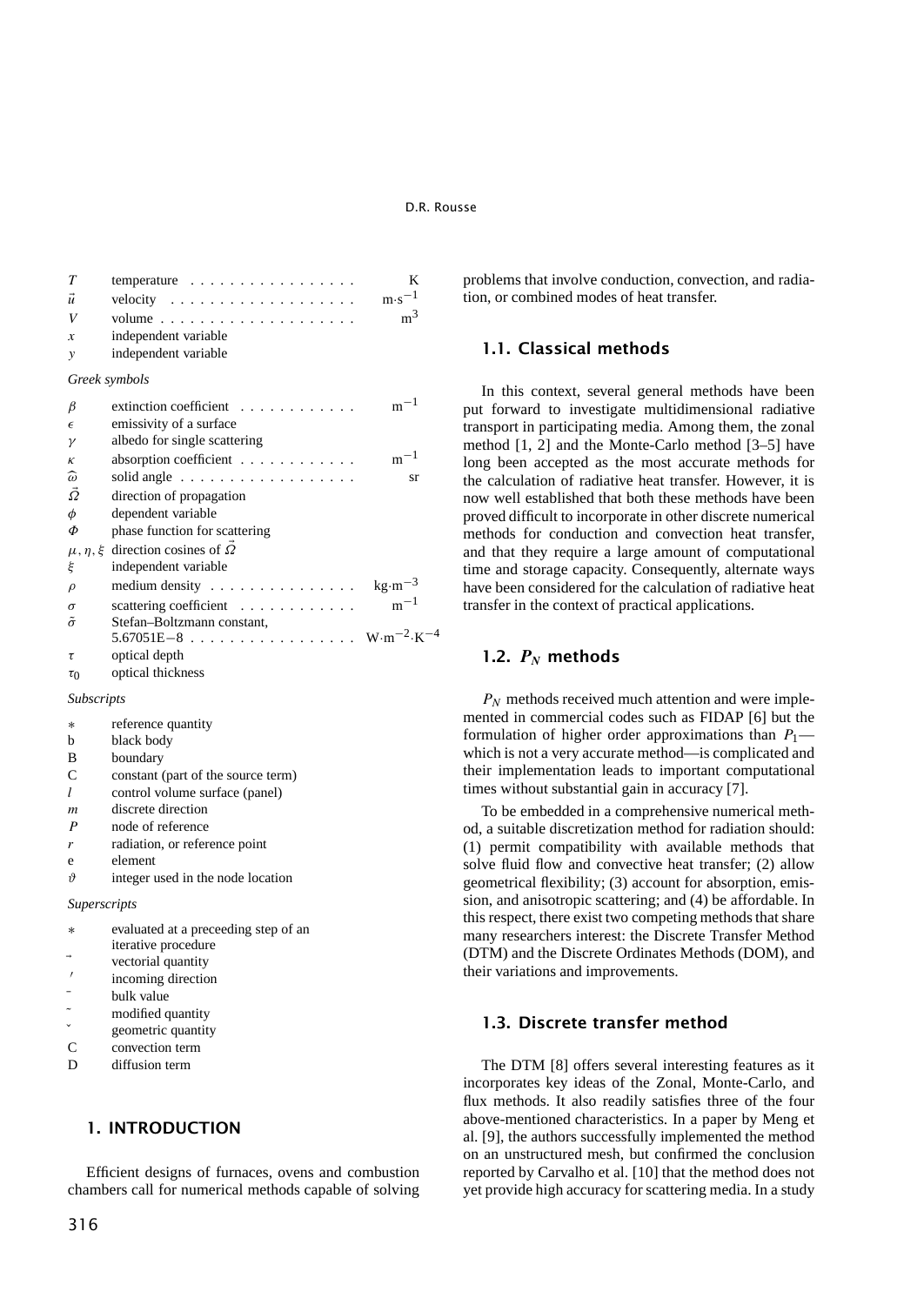by Selçuk and Kayakol [11] the investigators evaluated the method in applications dealing with combustors and reported similar conclusions.

## **1.4. Discrete ordinates method**

The DOM [12–15] also satisfies three of the four above-mentioned characteristics. Ramankutty and Crosbie [16] present an exhaustive survey of successful investigations relating to the DOM in two-dimensional rectangular enclosures that include scattering. Selçuk and Kayakol [17] evaluated the method in applications dealing with rectangular furnaces and recommended to use it in lieu of the DTM. The method was implemented in the Finite Difference Method (FDM) [13]; in the Finite Volume Method (FVM) [15, 18–22]; and recently in the Finite Element Method [23]. The method was implemented in both two- and three-dimensional Cartesian enclosures and also successfully in cylindrical enclosures by Jamaluddin and Smith [24, 25]. Today, the method is used in various applications such as the computation of radiant heat loss from diesel engines [26] or radiative transfer in composite materials with Fresnels boundaries [27].

#### **1.5. Irregular geometries**

The DOM was mostly implemented in geometries into which the solid angle edges coincided with the physical boundaries of the domain, namely into Cartesian or cylindrical geometries. There is however a problem when it comes to solve for irregularly-shaped physical domains.

To handle irregular geometries, Liu et al. [28] proposed to solve the RTE with the DOM in general bodyfitted coordinates (BFC). They also recommended the use of a general FVM instead of a FVM based DOM and they showed the differences between the two types of methods. Following the work of Fiveland and Jessee [23], an even-parity (EP) formulation of the DOM in BFC has also been proposed by Liu et al. [29] but it was found less interesting than the standard formulation. Nevertheless, the same authors [30] proposed to solve the EP-DOM in BFC. In this paper, the authors compare a standard RTE formulation with the EP-RTE formulation and also conclude that the conventional DOM formulation should be used. In another interesting effort to handle irregular geometries, Vaillon et al. [31] adapted the DOM to solve the RTE in orthogonal curvilinear coordinates. Charette

et al. [32] proposed a new DOM that uses general characteristic relations instead of standard differencing schemes which involve a skew exponential scheme at the elemental level.

To account for irregular geometries, Chui [33] and co-workers [34–37] proposed FVMs which involve the discretization of the sphere surrounding each node of the computational domain according to an azimuthal *φ*–*θ* pattern. This discretization into control-angles is particularly suitable for some irregularly-shaped twodimensional domains. There is an interesting feature in the proposed formulation: it does not depend on quadratures to evaluate the angular integrals. The value of  $\int (\vec{Q} \cdot \vec{\nabla}) d\hat{\omega}$  can be computed. Thus, the angular discontinuition is not possessibly giaid and positioted as discretization is not necessarily rigid and restricted as in DOM. Chai and co-workers formulated both general FVMs and FVM based DOMs: in [38] an improved treatment of scattering was proposed for the DOM, in [39] spatial interpolation schemes were evaluated, in [40] a FVM was proposed partly based on Raithby and Chui's work [34, 37], in [41, 42] the issue of irregularly-shaped domains was considered. Recently, Chai and Moder [43] proposed yet another interesting avenue for the treatment of irregular domains: a spatial multiblock procedure in a FVM formulation. Blocked-off region procedures have been proposed by Sanchez and Smith [44] and by Adams and Smith [45] for the same purpose.

## **1.6. Control volume finite element methods**

Since the first publication by Baliga and Patankar [46], the CVFEM has been the focus of a variety of studies. For example, Ferguson and Turner [47] used a CVFEM to analyse the drying-induced stresses in timber. There is also a good deal of recent work involving improvement of the method: Larreteguy [48] used the original formulation and also proposed an enhancement of the interpolation function of the convection term; Padra and Larreteguy [49] proposed an aposteriori error estimator for the CVFEM as applied to convection–diffusion problems; Harms et al. [50] suggested a simplified formulation of a two-dimensional CVFEM based on quadrilateral elements; and Comini et al. [51] concluded that CVFEM performs better than Bubnov–Galerkin methods with four-node bilinear elements. A detailed discussion of similarities and differences among control volume based methods (including FVMs and CVFEMs) was proposed in the review paper by Prakash and Baliga [52].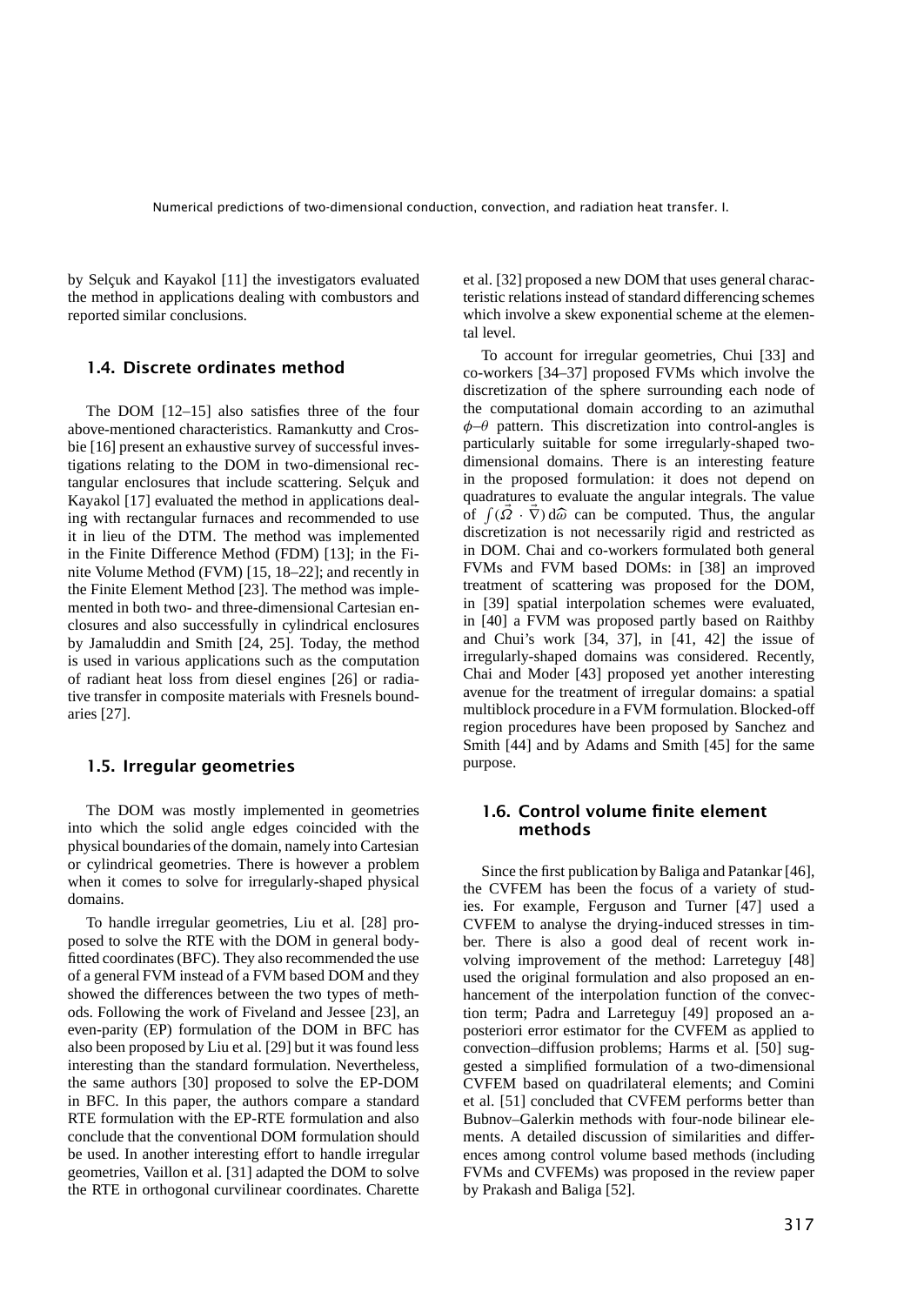The work of Rousse et al. [53–60] was intended to bridge the gap between successful CVFEM for fluid flow and heat transfer and the need for a method that numerically solves the RTE. In [53], the formulation of a CVFEM for the solution of two-dimensional problems in rectangular geometries was proposed; in [54] the validation of the above-mentioned CVFEM was carried out; in [55] the method was extended to combinedmode problems; and in [56, 60] the method was applied to situations involving multidimensional combined-mode problems. The capabilities and limitations of the CVFEM formulation were discussed in [57].

#### **1.7. Objectives**

The aim of this paper is to present in *detail* a multidimensional CVFEM for the solution of the equations that govern combined modes of heat transfer, including radiative heat transfer, in a fluid medium that emits, absorbs and scatters thermal radiation, within irregularlyshaped geometries. Guidance for the formulation of a solution procedure for radiation heat transfer has been obtained from the discrete ordinates formulation originally proposed by Chandrasekhar [12], and those employed by Carlson and Lathrop [13], Fiveland [15], and Hyde and Truelove [14, 61]. This CVFEM, based on the original efforts of Baliga [62], and Baliga and Patankar [46, 63], also shares some of the ideas involved with the FVM formulation of Chui and Raithby [33, 34, 37]. Some of the capabilities of this CVFEM are demonstrated in a companion paper [64] by its application to different test problems. The research presented in this paper is related to the first research effort to incorporate a facility for the calculation of radiation heat transfer in participating media into a CVFEM for fluid flow problems.

## **1.8. Contents of the paper**

In the remainder of this paper the complete formulation of the proposed two-dimensional CVFEM is presented, with emphasis on the radiation aspect. The mathematical model is presented first, then spatial and angular discretization details are enunciated followed by sections that discuss the conservation equations, the interpolation functions, and the discretization equations. The boundary-condition contributions, and the solution procedure of the proposed CVFEM are given in the last sections of the paper.

## **2. GOVERNING EQUATIONS**

Consider steady conduction, convection, and radiation in a single-phase, incompressible, Newtonian fluid within a gray-diffuse opaque enclosure. The fluid participates in the radiation process, and it is assumed to be gray, isotropic, and in local thermodynamic equilibrium (LTE). In addition, its thermophysical and radiative properties are assumed to remain constant. Fourier's law of heat conduction applies, and viscous dissipation is neglected. With respect to these assumptions, the steady-state energy equation simplifies to

$$
\rho c_p \vec{\nabla} \cdot (\vec{u}(s)T(s)) = k \nabla^2 T(s) - \vec{\nabla} \cdot \vec{q}_r(s) + q'''(s)
$$
 (1)

where the first term accounts for the rate of advection, the second term represents the rate of heat conduction, the third term is related to the rate of radiation heat transfer, and the last term describes the rate of internal heat generation per unit volume within the medium.

The multidimensional propagation of thermal radiation in gray-diffuse opaque enclosures, filled with constant properties gray participating media in local thermodynamic equilibrium and unit refractive index, can be described by the following equation:

$$
\vec{\nabla} \cdot (\vec{\Omega} i (s, \vec{\Omega})) = -\beta(s) i (s, \vec{\Omega}) + \kappa(s) i_{b} (s, \vec{\Omega}) \n+ \frac{\sigma(s)}{4\pi} \int_{4\pi} i (s, \vec{\Omega}') \Phi(\vec{\Omega}' \Rightarrow \vec{\Omega}) d\hat{\omega}'
$$
\n(2)

where the first term,  $\vec{\nabla} \cdot (\vec{\Omega} i(s, \vec{\Omega}))$ , accounts for the variation of the radiant intensity  $i(s, \Omega)$  at a point *s* along a direction  $\overrightarrow{Q}$ ; the term  $-\beta i(s, \overrightarrow{Q})$  represents the attenuation (extinction) in the same direction by absorption and scattering at position *s* in the medium; the following term involves local emission of radiation at *s* along direction  $\overrightarrow{Q}$ ; and the last term describes the scattering in direction  $\overrightarrow{Q}$  of incident radiation from all other directions, denoted by  $\Omega'$ , at point *s*.

The radiative boundary condition at a point *B* on a gray-diffuse surface is given by the following equation:

$$
i(B, \vec{\Omega}) = \epsilon(B)i_b(B, \vec{\Omega}) + \frac{[1 - \epsilon(B)]}{\pi}
$$

$$
\cdot \int_{[\vec{\Omega}', \vec{n}(B)] < 0} |\vec{\Omega}' \cdot \vec{n}(B)| i(B, \vec{\Omega}') d\hat{\omega}'(3)
$$

where  $i(B, \vec{\Omega})$  is the total intensity (emitted plus reflected) directed inside the investigated domain; the term  $\epsilon(B)i_b(B,\Omega)$  accounts for emission of intensity at *B* into the domain; and the last term represents the reflected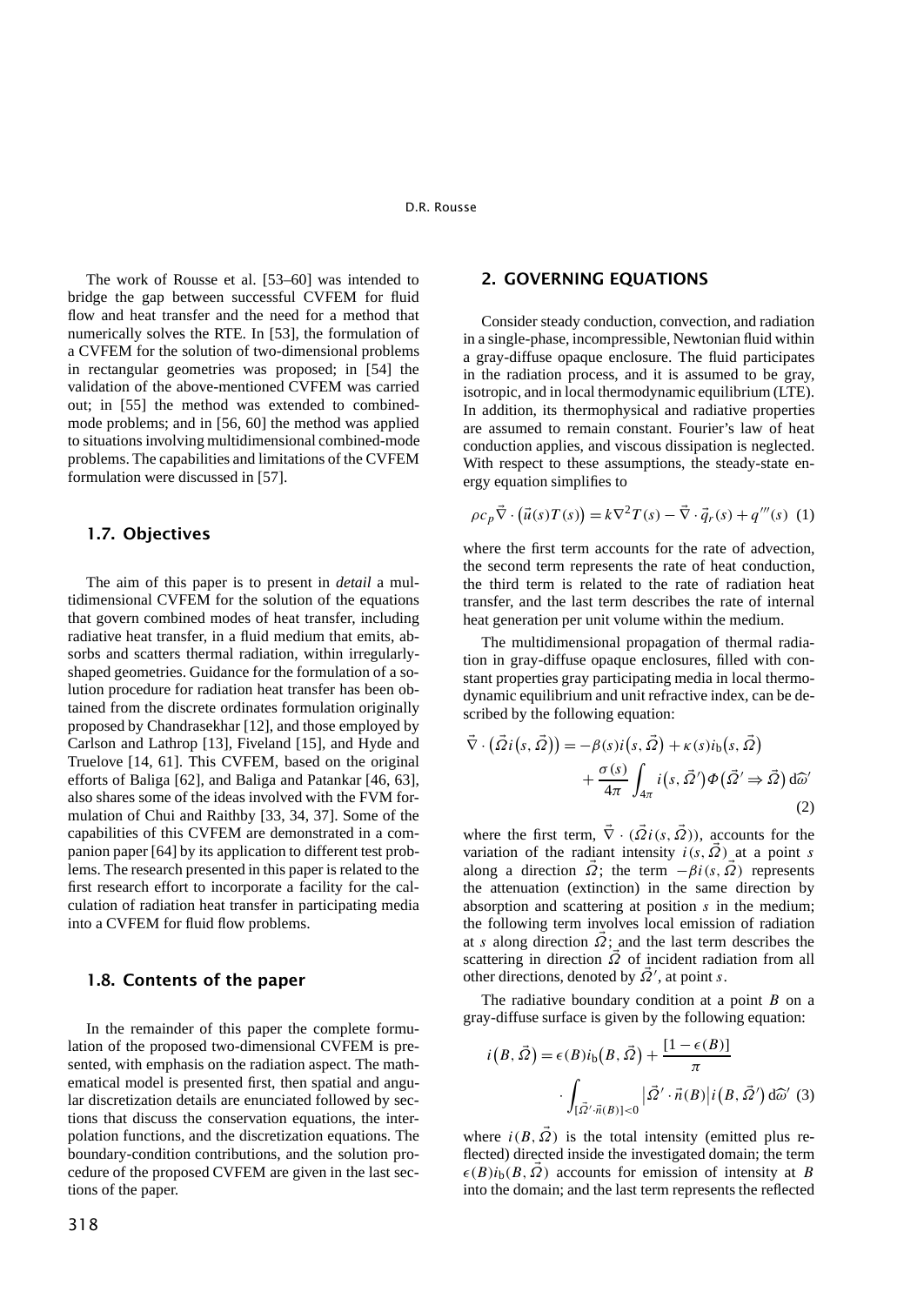part of the incident radiation impinging on the boundary point *B*, from all directions.

The divergence of the radiative flux vector in equation (1),  $\vec{\nabla} \cdot \vec{q}_r(s)$ , characterizes the net efflux of radiant energy from a unit volume per unit time over all wavelengths. In a *gray* participating medium, the divergence of the radiative flux vector  $\vec{\nabla} \cdot \vec{q}_r(s)$  at a location *s*, is a linear function of the excess of the local black-body emissive power,  $e_b(s)$ , over the local incident radiant energy, *g(s)*. It is evaluated by the following equation:

$$
\vec{\nabla} \cdot \vec{q}_r(s) = \kappa(s) \left[ 4e_b(s) - g(s) \right] \tag{4}
$$

where  $\kappa(s)$  is the absorption coefficient of the medium at *s*, and  $e_b(s) = \tilde{\sigma} T^4(s)$  and  $g(s) = \int_{4\pi} i(s, \vec{\Omega}) d\hat{\omega}$ .

# **2.1. Dimensionless mathematical model**

The independent space variable *s* can be nondimensionalized with respect to: (1) the extinction coefficient,  $β$ , or (2) an optical depth,  $τ$ , and a characteristic length,  $L_*(\tau = \beta L_*)$ . The angular variable  $\widehat{\omega}$  associated with direction  $\Omega$  can conveniently be divided by the solid angle subtended by the surface of a unit sphere at its center,  $4\pi$ . This yields:

$$
S = \beta s = \tau \frac{s}{L_*} \quad \text{and} \quad \omega = \frac{\widehat{\omega}}{4\pi} \tag{5}
$$

Employing a reference velocity, *u*∗, a reference absolute temperature, *T*∗, and the following dimensionless variables

$$
\vec{U} = \frac{\vec{u}}{u_*}; \qquad \Theta = \frac{T}{T_*}; \qquad Q''' = \frac{q'''}{4\tilde{\sigma} T_*^4 \beta}
$$
\n
$$
I = \frac{i\pi}{\tilde{\sigma} T_*^4}; \qquad \vec{Q}_r = \frac{\vec{q}_r}{4\tilde{\sigma} T_*^4}; \qquad E_b = \frac{e_b}{\tilde{\sigma} T_*^4}
$$
\n
$$
G = \frac{g}{4\tilde{\sigma} T_*^4} \tag{6}
$$

the set of coupled governing equations for combinedmodes problems can be expressed as follows:

$$
\frac{Pe}{\tau}\vec{\nabla}\cdot(\vec{U}(S)\Theta(S)) = \nabla^2\Theta(S) - \frac{1}{N}\vec{\nabla}\cdot\vec{Q}_r(S)
$$
  
+ 
$$
\frac{1}{N}Q'''(S)
$$
(7)

$$
\vec{\nabla} \cdot (\vec{\Omega} I(S, \vec{\Omega})) = -I(S, \vec{\Omega}) + S_I(S, \vec{\Omega}) d\omega' \quad (8)
$$

with a source function for radiant intensity  $S_I(S, \vec{\Omega})$ defined as [66]

$$
S_I(S, \vec{\Omega}) = (1 - \gamma(S))I_b(S, \vec{\Omega})
$$
  
+  $\gamma(S) \int_1 I(S, \vec{\Omega}') \Phi(\vec{\Omega} \Rightarrow \vec{\Omega}) d\omega'$  (9)

The influence of radiation heat transfer within the energy equation is accounted for via:

$$
\vec{\nabla} \cdot \vec{Q}_r(S) = (1 - \gamma(S)) [E_b(S) - G(S)] \tag{10}
$$

where  $E_b(S) = \Theta^4(S)$  and  $G(S) = \int_1 I(S, \vec{\Omega}) d\omega$ .

Finally, the dimensionless radiative boundary condition at a point *B* on a gray-diffuse surface is given by the following equation [65]:

$$
I(B, \vec{\Omega}) = \epsilon(B)I_{b}(B, \vec{\Omega}) + 4(1 - \epsilon(B))
$$

$$
\cdot \int_{[\vec{\Omega}^{\prime} \cdot \vec{n}(B)] < 0} |\vec{\Omega}^{\prime} \cdot \vec{n}(B)| I(B, \vec{\Omega}^{\prime}) d\omega^{\prime}
$$
\n(11)

In equations (7)–(10), the Stark number, *N*; the Peclet number, *Pe*; and the albedo for single scattering, *γ* , are dimensionless parameters defined by the following expressions:

$$
N = \frac{k\beta}{4\tilde{\sigma}T_*^3}; \qquad Pe = \frac{\rho c_p u_* L_*}{k}
$$
  

$$
\gamma(S) = \frac{\sigma(S)}{\beta(S)}
$$
 (12)

#### **2.2. The general differential equation**

In the formulation of the present CVFEM, it is convenient to cast the governing differential equations in the following general form [67]:

$$
\vec{\nabla} \cdot \vec{J}_{\phi} = S_{\phi} \tag{13}
$$

where  $\phi$  stands for a general dependent variable,  $S_{\phi}$  is a volumetric generation rate or *source* term, and  $J_{\phi}$  is the flux of  $\phi$ . Equations (7) and (8) may be obtained from this general equation by using the expressions given in *table I* for radiative heat transfer and combined conduction, convection and radiation heat transfer, respectively. This table also provides the expressions of  $J_{\phi}$  and  $S_{\phi}$  in the context of pure convection–diffusion problems and conduction–radiation problems.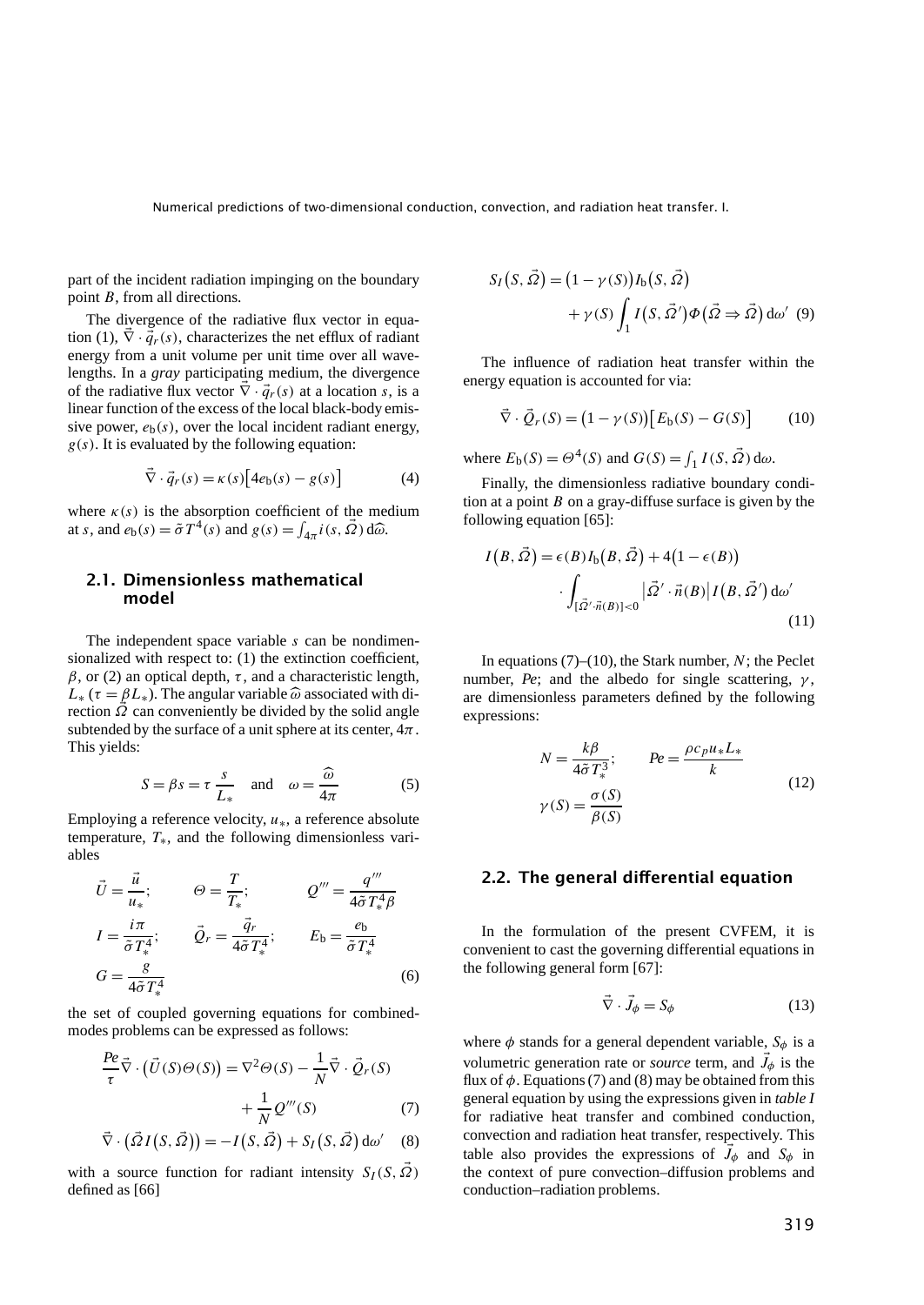TABLE I Expressions of  $J_\phi$  and  $S_\phi$  for several typical problems.

| Problem                   | Jф                                       | Δφ                                                  |
|---------------------------|------------------------------------------|-----------------------------------------------------|
| $Conduction + Convection$ | $PeU(S)\Theta(S) - \nabla\Theta(S)$      | O'''(S)                                             |
| Radiation                 | $\Omega I(S,\Omega)$                     | $-I(S,\Omega) + S_I(S,\Omega)$                      |
| Conduction $+$ Radiation  | $\nabla \Theta(S)$                       | $-(1/N)(Q'''(S) - \vec{\nabla} \cdot \vec{Q}_r(S))$ |
| $Cond. + Conv. + Rad.$    | $(Pe/\tau)U(S)\Theta(S)-\nabla\Theta(S)$ | $(1/N)(Q'''(S) - \vec{\nabla} \cdot \vec{Q}_r(S))$  |



**Figure 1.** Spatial discretization of two-dimensional planar domains.

# **3. SPATIAL DISCRETIZATION OF THE DOMAIN**

In CVFEMs, the calculation domain is first spatially divided into elements. Then, within each element, subcontrol volumes of equal size are defined in such a manner that upon assembly of all elements, control volumes are formed around each node in the calculation domain. These control volumes do not overlap, and collectively, they fill the physical domain exactly and completely. All dependent variables in the CVFEM presented in this work are stored at the same grid points of the finite element mesh (co-located).

In the proposed two-dimensional planar CVFEM, three-node triangular elements are first employed to divide the domain. Then, in a further discretization, the centroids of the elements are joined to the midpoints of the corresponding sides; this creates polygonal control volumes surrounding each grid point of the mesh. A sample irregularly-shaped two-dimensional domain discretization is shown in *figure 1*: here, the solid lines denote the domain and element boundaries and the dashed lines the control volume faces.



**Figure 2.** Element subdivision into equal-weight sub-control volumes and notation.

#### **3.1. Implementation**

The calculation domains in the problems presented in the companion paper by Rousse et al. [64] were discretized using a line-by-line structured grid scheme, which facilitates the storage and assembly of the coefficients in the discretization equations. However, implementation on structured grids is by no means an intrinsic limitation of the CVFEM involved in this work.

Referring to the element schematically depicted in *figure 2*, the centroid *O* is joined to the midpoints, denoted by *M*1, *M*2, and *M*3, of the element edges. This gives birth to equal-size [62] sub-control volumes, *V*1,  $V_2$ , and  $V_3$ . The nodes are denoted by  $N_1$ ,  $N_2$ , and  $N_3$ for each element, in the counter-clockwise direction with respect to the centroid. Panels, *p*1, *p*2, and *p*3, have their associated unit normals,  $\vec{n}_1$ ,  $\vec{n}_2$ , and  $\vec{n}_3$ , defined to point in the clockwise direction with respect to *O*.

### **4. ANGULAR DISCRETIZATION OF THE DOMAIN**

In this work, it is necessary to consider the directional discretization of a spherical envelope around *each* grid point of the spatially discretized domain. Each of these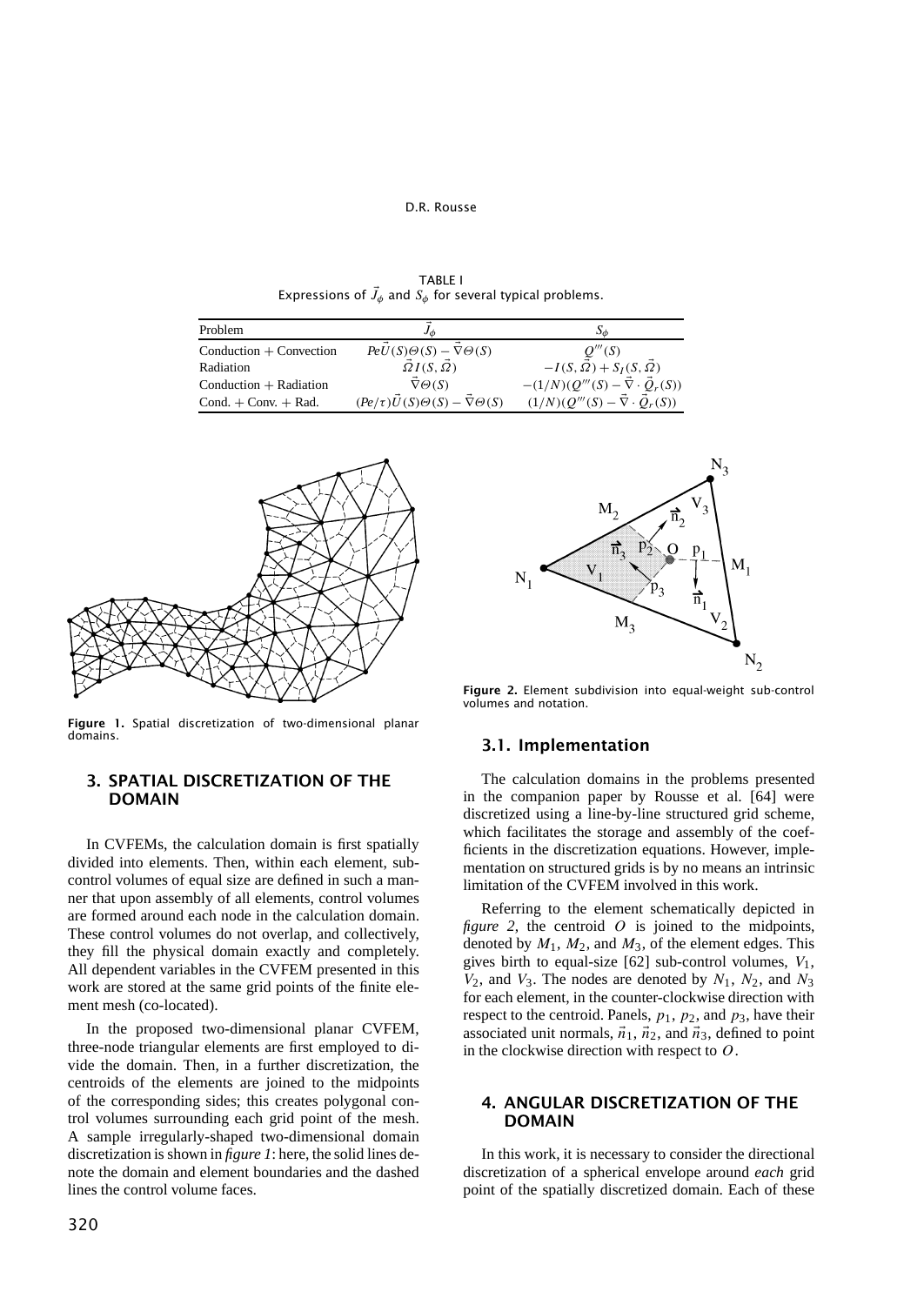spherical envelopes is subdivided into *M* discrete contiguous solid angles,  $\omega_m$ , each associated with a corresponding discrete direction,  $\vec{\Omega}_m$ . These solid angles (or control angles) do not overlap and collectively they span the sphere exactly and completely. To ensure consistency, the angular discretization for each grid node is the same in size, distribution, and orientation.

#### **4.1. Implementation**

There is no optimum type of discretization for all situations. Completely symmetric angular discretizations [13, 18, 61] are frequently preferred in regularly-shaped geometries because of their accuracy; special angular discretizations are used only to satisfy particular conditions that increase accuracy or meet geometric requirements. In the proposed method, two different discretizations are formulated and implemented: (1) equal-weight (EW) solid angles,  $\omega_m$ , are employed in regular geometries. This discretization, used in combination with  $S_N$ -type discretization, leads to the  $EWS_n$  discretization; (2) azimuthal discretization according to the azimuthal angle *φ*





**Figure 3.** Angular discretization. (a) *Sn*-type discretization; (b) azimuthal  $\bar{\phi}$ - $\theta$ -type discretization.

measured in the plane of interest and the polar angle *θ* measured with respect to the normal to the plane of interest. *Figure 3* schematically shows the two types of angular discretizations used.

For angular discretization, the CVFEM does not impose restrictions on the size and the numbers of solid angles,  $\omega_m$ , and the orientation of the discrete directions  $\Omega_m$ . However, care must be taken to ensure consistency (zeroth and first full-range moments when discretizing using  $S_n$  angular discretization) and energy conservation at the boundaries (half-range first moment as discussed by Fiveland [18] and Truelove [61]).

#### **5. CONSERVATION EQUATIONS**

Applied to an arbitrary control volume  $V$ , fixed in space, and to a given solid angle  $\omega_m$ , the integral formulation of the steady general differential equation, equation (13) is

$$
\int_{\omega_m} \int_A \vec{J}_\phi \cdot \vec{n} \, dA \, d\omega = \int_{\omega_m} \int_V S_\phi \, dV \, d\omega \qquad (14)
$$

where *A* is the surface area of the control volume, and  $\vec{n}$  is a unit *outward-pointing* normal to the differential area element d*A*. One should note that for the energy equation, equation (7),  $J_{\phi}$  and  $S_{\phi}$  are independent of direction  $\Omega$ , and that the integral over solid angles is unnecessary. In the formulation, the convection–diffusion flux of  $\phi$  is expressed as

$$
\vec{J}_{\phi} = \vec{J}_{\phi}^{\text{C}} + \vec{J}_{\phi}^{\text{D}} = \frac{Pe}{\tau} \vec{U} \phi - \vec{\nabla} \phi \tag{15}
$$

because the interpolation functions used for  $\vec{J}_{\phi}^{\text{C}}$  and  $\vec{J}_{\phi}^{\text{D}}$ differ.

In two-dimensional planar geometries, consider the integral conservation equation as applied to the polygonal control volume surrounding node *N*<sup>1</sup> and to a solid angle  $\omega_m$  in *figure 2*. With respect to the notation involved in this figure, equation (14) can be represented by the following statement:

$$
\left[\int_{\omega_m} \int_{p_2} (\vec{J}_{\phi} \cdot \vec{n}_2) dA d\omega - \int_{\omega_m} \int_{p_3} (\vec{J}_{\phi} \cdot \vec{n}_3) dA d\omega - \int_{\omega_m} \int_{V_1} S_{\phi} dV d\omega \right]
$$

- + [similar contributions from other elements linked with  $N_1$ ]
- $+$  [boundary contributions, if applicable]  $= 0$  (16)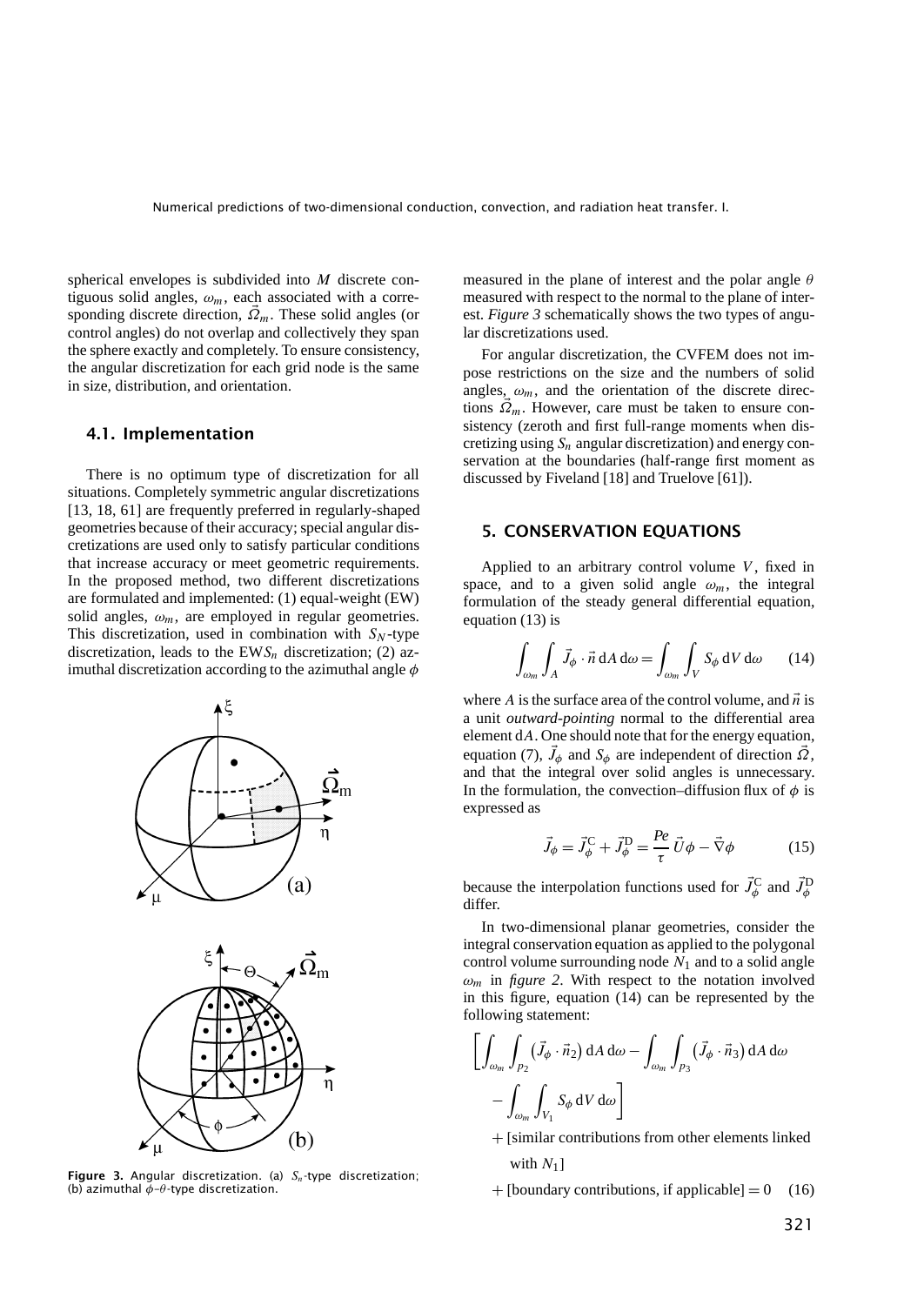in which the first square-bracketted expression on the left-hand side describes the contribution of sub-control volume,  $V_1$ , to the full control volume conservation equation for node *N*1.

#### **6. INTERPOLATION FUNCTIONS**

### **6.1. Thermophysical and radiative properties**

In the suggested CVFEM, the albedo for scattering,  $\gamma(S)$ , and the scattering phase function,  $\Phi(\Omega' \Rightarrow \Omega)$ , are evaluated at the grid point of the finite element mesh and are assumed to prevail over the control volume associated with this point.  $\gamma(S)$  is an isotropic property while  $\Phi(\Omega' \Rightarrow \Omega)$  can change with direction. Both the albedo and the phase function are also assumed to prevail over a solid angle *ω*. All other thermophysical properties,  $k, c_p, \rho$ , are evaluated at the centroid of an element and are assumed to prevail over that element.

#### **6.2. Volumetric source terms**

In the interpolation of the volumetric source term  $S_{\phi}$  of equation (7), it is appropriate to linearize the components of the term that involves  $\vec{\nabla} \cdot \vec{Q}_r$ . In this situation, the coefficients of the linearized source term are computed at the grid node and they are assumed constant over control volumes. This linearization yields:  $S_{\phi}$  =  $S_C + S_P \phi$ , where  $S_C = (1 - \gamma)(G + 3\phi^{*4})V_e + Q'''V_e$ and  $S_P = -4(1 - \gamma)\phi^{*3}V_e$ . Here,  $\phi^*$  is the value of the dependent variable,  $\phi$ , at the preceeding step of the iterative solution procedure presented in Section 9 and *V*<sub>e</sub> is the volume of the element.

In the source term integral of equation  $(8)$ , the source term  $S_{\phi} = -I + S_I$  is linearized and assumed constant over control volumes and solid angles. Hence, for this dependent variable,  $S_C = \omega_m S_I^m V_e$  and  $S_P = -\omega_m V_e$ , where the subscript or superscript *m* indicates that the calculation is carried out for a particular direction  $\Omega_m$ . A different representation of the distribution of  $S_{\phi}$  in the volumetric integral of equation (14) for radiation heat transfer, such as a linear variation over the elements, is possible but more complex to implement: it may also lead to coupling between directions that does not conform with the RTE [34]. To accelerate convergence, Chai et al. [38] proposed to extract from  $S<sub>C</sub>$  the component of the in-scattering term that pertains to direction  $\Omega_m$  and

to include it into  $S_p$ . This was indeed found to decrease the number of iterations required by the algorithm to converge.

# **6.3. Dependent variable** *φ*

Three interpolation schemes are required: one for diffusion, one for convection, and one for radiation heat transfer.

## **6.3.1. Diffusion terms**

The diffusive flux term, denoted  $\vec{J}_{\phi}^{\text{D}}$ , is discretized using a linear interpolation of  $\phi$  within each element [67]:

$$
\phi^D = A_1^D x + A_2^D y + A_0^D \tag{17}
$$

in which the superscript D refers to the interpolation function used in deriving an algebraic approximation for the transport of  $\phi$  by *diffusion*; *x*, *y* are the spatial independent variables in a Cartesian coordinate system local to each element, with origin at the centroid; and  $A_n^D$ are the geometric constants.

Refering to the triangular element depicted in *figure 2*:  $A_0^D$  is the arithmetic mean of the nodal values of  $\phi$ ,  $A_1^D$  =  $\gamma_j \phi_j / D$ , and  $A_2^D = \dot{x}_j \phi_j / D$ , where  $\dot{y}_n = (y_{\vartheta(n+1)}$ *y*<sup> $\theta$ </sup>(*n*+2)),  $\check{x}_n = (x_{\vartheta}(n+1) - x_{\vartheta}(n+2))$ , and  $D = (x_1y_2 + x_1y_1 + x_2y_2 + x_3z_1 + x_4z_2 + x_5z_3 + x_6z_4 + x_7z_4 + x_8z_5$  $x_2y_3 + x_3y_1 - x_2y_1 - x_3y_2 - x_1y_3$ .

Here and in the following paragraphs, the integer function  $\vartheta$  is defined such that:  $\vartheta(n) = n$ ,  $\forall n = 1, 2, 3$ , and  $\vartheta(n) = n - 3$ ,  $\forall n = 4, 5, 6$ .

An equivalent and perhaps more elegant development of this linear interpolation on triangular elements could be carried out using barycentric or area coordinates such as in FEMs. However, with such an approach, Delaunay triangulation is needed to ensure positive contributions to the algebraic discretization equations.

### **6.3.2. Convection terms**

The convective flux term, denoted by  $\vec{J}_{\phi}^{\text{C}}$ , can be discretized with a flow-oriented scheme such as that discussed by Baliga and Patankar [46], or using a skew mass-weighted scheme such as those introduced by Schneider and Raw [69] and then by Saabas [70] and Rousse [65].

The flow oriented (FLO) scheme is based on two main ideas: (1) it is defined with respect to a flow-oriented Cartesian coordinate system located at the centroid of the element; and (2) it takes into account the relative strengths of convection and diffusion via an elementbased Peclet number, *Pe*e.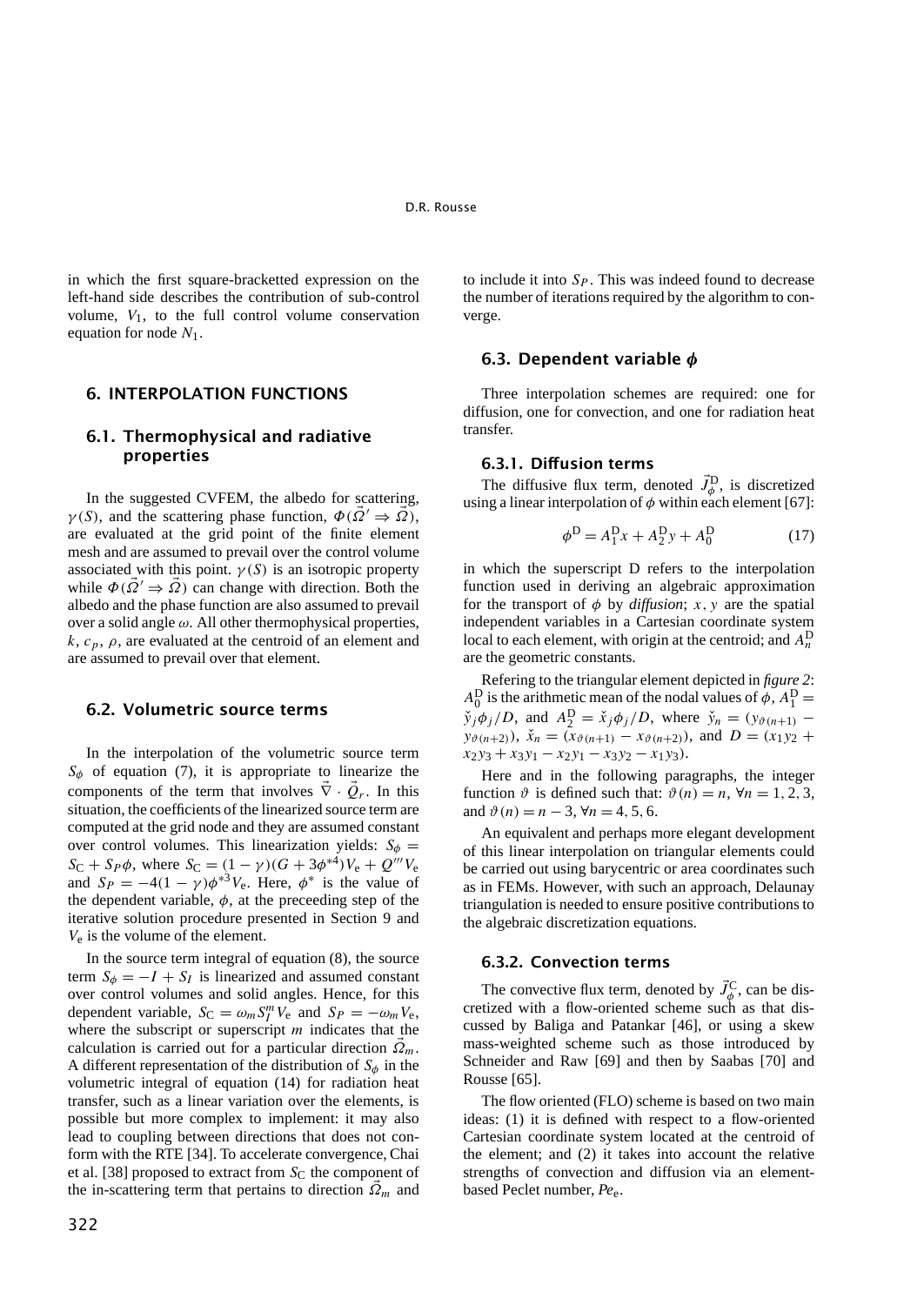In *figure 2*, a local flow-oriented Cartesian coordinate system  $(x, y)$  is located at the triangular-element centroid, *O*, so as to align the *x* axis with the elementaverage velocity vector,  $V_{\text{av}}$ . The velocity is assumed to vary linearly within the element. Hence, the components of  $\tilde{V}_{av}$  and its magnitude within this element are given by  $u_{\text{av}} = [U_1 + U_2 + U_3]/3$ ,  $v_{\text{av}} = [V_1 + V_2 + V_3]/3$ , and  $V_{\text{av}} = [u_{\text{av}}^2 + v_{\text{av}}^2]^{1/2}.$ 

Assuming a uniform mean flow,  $V_{av}$ , and no source term within an element, *only* for the purpose of obtaining guidance for a suitable interpolation function, the multidimensional distribution of a transported scalar throughout an element is governed by

$$
\vec{\nabla} \cdot \vec{J}_e = \rho_e V_{av} \frac{\partial \phi}{\partial x} - \Gamma_e \left( \frac{\partial^2 \phi}{\partial x^2} + \frac{\partial^2 \phi}{\partial y^2} \right) = 0 \tag{18}
$$

Introducing  $x_{\text{max}} = \text{MAX}[x_1, x_2, x_3]$  and  $x_{\text{min}} =$  $MIN[x_1, x_2, x_3]$ , where the subscripts 1, 2 and 3 identify the three nodes of the triangular element, and an elemental Peclet number defined as

$$
Pe_{\rm e} = \frac{\rho_{\rm e} V_{\rm av}(x_{\rm max} - x_{\rm min})}{\Gamma_{\rm e}}\tag{19}
$$

a new independent variable, *ξ* , can be defined

$$
\xi = \frac{\Gamma_{\text{e}}}{\rho_{\text{e}} V_{\text{av}}} \left\{ \exp \left[ \frac{Pe_{\text{e}}(x - x_{\text{max}})}{(x_{\text{max}} - x_{\text{min}})} \right] - 1 \right\} \tag{20}
$$

The FLO interpolation scheme is obtained by using a particular solution for the distribution of a transported scalar that satisfies equation (18):

$$
\phi^{\rm C} = A_1^{\rm C} \xi + A_2^{\rm C} y + A_0^{\rm C}
$$
 (21)

In equation  $(21)$ , the superscript C refers to the interpolation function used in deriving an algebraic approximation to the transport of *φ* by *convection*. Refering to a local coordinate system located at the centroid of the triangular element depicted in *figure 2*:  $A_0^C = \xi y_j \phi_j / D$ ,  $A_1^C = \check{y}_j \phi_j / D$ , and  $A_2^C = \check{\xi}_j \phi_j / D$ , where  $\check{\xi}_n = \xi_{\vartheta(n+2)} - D$  $\xi_{\vartheta(n+1)}, \, \check{y}_n = y_{\vartheta(n+1)} - y_{\vartheta(n+2)}, \, \check{\xi} y_n = \xi_{\vartheta(n+1)} y_{\vartheta(n+2)} \xi_{\vartheta(n+2)}y_{\vartheta(n+1)}$ , and  $D = (\xi_1y_2 + \xi_2y_3 + \xi_3y_1 - \xi_2y_1$ *ξ*3*y*<sup>2</sup> − *ξ*1*y*3*)*.

In planar two-dimensional problems that involve acute-angled triangular elements and relatively low element-based Peclet number, *Pe*e, the FLO scheme has proved quite successful. If high values of *Pe*<sup>e</sup> are encountered, this interpolation function may lead to negative coefficients in the discretization equations. This difficulty is compounded when obtuse angled triangular elements are used. Such negative coefficients introduce physically unrealistic net outflow of the dependent variable *φ* from control volumes.

The donor cell scheme of Prakash [71] is one way of ensuring positive coefficients. Here, the author proposes to use a Skew Positive Coefficient Upwind (SPCU) scheme [65]. This SPCU interpolation scheme involves two main ideas: (1) the integrated convective flux across a panel *pl* is approximated by an appropriately calculated mass flow rate,  $\dot{m}_l$ , times a suitable mean value of  $\phi$ ,  $\phi_l$ , which is assumed to prevail over  $p_l$ ; and (2) the mean value of the dependent variable  $\phi_l$  at  $p_l$  is a weighted average of the value of  $\phi$  at an upstream grid point, *N*, and the values of  $\phi$  prevailing over the other panel surfaces inside the element under consideration.

Assuming that  $\bar{\phi}_1$  prevails over panel  $p_1$ , in *figure 2*, the integrated convective flux  $\vec{J}^C$  across the surface of  $p_1$ is approximated by

$$
\int_{p_1} \vec{J}^{\mathcal{C}} \cdot \vec{n}_1 \, dA = \dot{m}_1 \bar{\phi}_1 \tag{22}
$$

where

$$
\dot{m}_1 = \int_{p_1} \rho \left( \vec{V} \cdot \vec{n}_1 \right) \mathrm{d}A \tag{23}
$$

The mass flow rate,  $\dot{m}_1$ , can be integrated exactly when an analytical function for the velocity distribution is provided. If only nodal values of  $\vec{V}$  are available, the mass flow rate is approximated by the product of the density,  $\rho$ , the surface area of  $p_1$  ( $A_1$ ), and an appropriately interpolated velocity,  $\vec{V}_{av}$ , at the centroid of *p*1. This yields

$$
\dot{m}_1 = \rho \vec{V}_{\text{av}} \cdot \vec{n}_1 A_1 \tag{24}
$$

The ideas involved in the mass-weighted average of  $\phi$  are first outlined for sub-control volume  $V_1$  depicted in *figure 2*. Let the mass flow rate at panel two, *m*˙2, be positive, that is, its direction is aligned with the unit vector  $\vec{n}_2$ . Then, according to the proposed scheme,  $\phi_2$  is given by a linear function of  $\bar{\phi}_3$  and  $\phi_1$ :

$$
\bar{\phi}_2 = f_2^+ \bar{\phi}_3 + (1 - f_2^+) \phi_1 \tag{25}
$$

To ensure a positive contribution to the coefficients when  $\dot{m}_3$  is *negative*—coming out of sub-control volume  $V_1$  we need that  $\phi_2 = \phi_1$ : the values of  $\phi_2$  and  $\phi_3$  at the panels *p*<sup>2</sup> and *p*<sup>3</sup> for this situation should only depend on the value of  $\phi$  at node 1, which is located upstream of these two surfaces: this implies that  $f_2^+ = 0$ . On the other hand, if  $\dot{m}_3$  is *positive*—coming into sub-control volume 1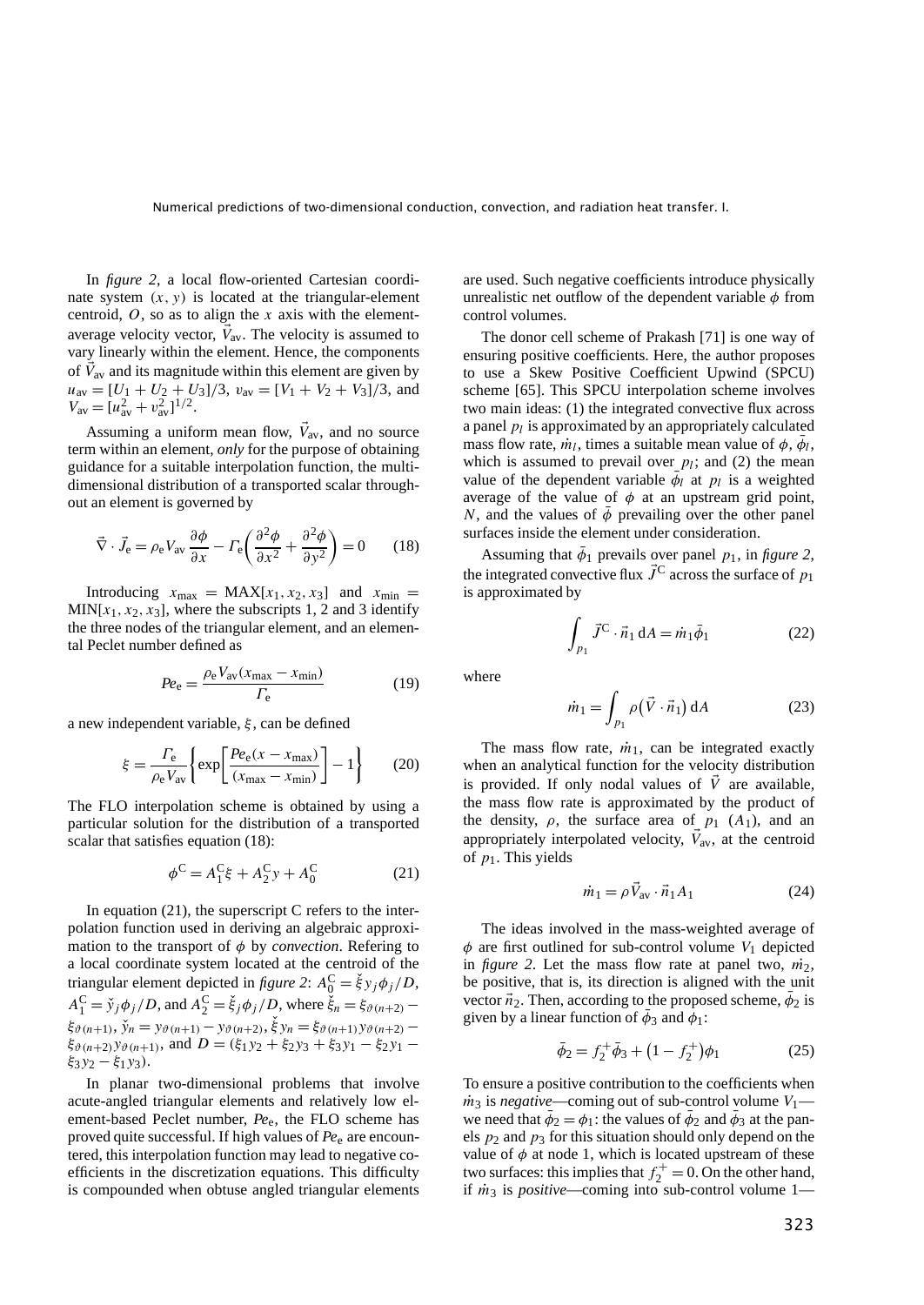and greater than  $\dot{m}_2$ , only  $\bar{\phi}_3$  should influence the value of  $\phi_2$ , because the amount of scalar transported by convection out of control volume  $V_1$  across panel  $p_2$  has to be greater than or equal to what comes in by convection through panel  $p_3$ , in order to ensure the positiveness of coefficients [65]. For this case  $f_2^+ = 1$ . In other situations, the function  $f_2^+$  is just the ratio of the mass flow rate coming into sub-control volume 1 through  $p_3$  to that going out through *p*2. Consequently, a general expression for  $f_2^+$ , for a *positive*  $\dot{m}_2$  can be defined as

$$
f_2^+ \equiv \text{MIN}\bigg[\text{MAX}\bigg(\frac{\dot{m}_3}{\dot{m}_2}, 0\bigg), 1\bigg] \tag{26}
$$

The subscript 2 stipulates the association with panel 2 and the superscript  $+$  indicates that  $\dot{m}_2$  is positive.

If these same guide lines are followed when the mass flow rate  $\dot{m}_2$  is flowing into sub-control volume  $V_1$ —  $\dot{m}_2$  is *negative*—then an equation, involving node 3 and panel  $p_1$ , can readily be obtained such that

$$
\bar{\phi}_2 = f_2^-\bar{\phi}_1 + (1 - f_2^-)\phi_3 \tag{27}
$$

where  $f_2^-$  is defined as

$$
f_2^- \equiv \text{MIN}\bigg[\text{MAX}\bigg(\frac{\dot{m}_1}{\dot{m}_2}, 0\bigg), 1\bigg] \tag{28}
$$

Introducing a second weighting function  $w_2$  defined as

$$
w_2 \equiv \text{MAX}\left(\frac{\dot{m}_2}{|\dot{m}_2|}, 0\right) \tag{29}
$$

it is possible to account for the negative or positive value of  $\dot{m}_2$  by expressing  $\bar{\phi}_2$  as

$$
\bar{\phi}_2 = w_2 \left[ f_2^+ \bar{\phi}_3 + \left( 1 - f_2^- \right) \phi_1 \right] \n+ (1 - w_2) \left[ f_2^- \bar{\phi}_1 + \left( 1 - f_2^- \right) \phi_3 \right] \tag{30}
$$

A general mathematical expression of  $\bar{\phi}$  at any of the three panels,  $p_1$ ,  $p_2$ ,  $p_3$ , can be arrived at, using the integer function  $\vartheta(n)$ , when the following general weighting functions are defined:

$$
w_l \equiv \text{MAX}\left(\frac{\dot{m}_l}{|\dot{m}_l|}, 0\right)
$$
  

$$
f_l^+ \equiv \text{MIN}\left[\text{MAX}\left(\frac{\dot{m}_{\vartheta(l+1)}}{\dot{m}_l}, 0\right), 1\right]
$$
(31)  

$$
f_l^- \equiv \text{MIN}\left[\text{MAX}\left(\frac{\dot{m}_{\vartheta(l+2)}}{\dot{m}_l}, 0\right), 1\right]
$$

with  $l = 1, 2, 3$  for panels  $p_1, p_2, p_3$ , respectively.

The general expression for  $\bar{\phi}_l$  is then

$$
\bar{\phi}_l = w_l \big[ f_l^+ \bar{\phi}_{\vartheta(l+1)} + (1 - f_l^+) \phi_{\vartheta(l+2)} \big] + (1 - w_l) \big[ f_l^- \bar{\phi}_{\vartheta(l+2)} + (1 - f_l^-) \phi_{\vartheta(l+1)} \big] \tag{32}
$$

Equation (32) is a system of three equations for the three unknowns,  $\phi_l$ . The SPCU scheme ensures, at an elemental level, that algebraic approximations to the convective transport terms contribute positively to the coefficients of the discretization equations. The SPCU scheme is, however, highly implicit, which makes it not very amenable to use in conjunction with Newton-type linearizations. Here, this does not pose any difficulty as a successivesubstitution solution method is used. It should also be noted that a  $3 \times 3$  matrix of the element-interpolation coefficients must be inverted to obtain the expressions of the dependent variables at the control-volume faces. In the implementation of the SPCU scheme, when the analytical velocity distribution is available, the mass flow rate across the control-volume surfaces (panels) can be calculated using: (1) linear interpolation of velocity; (2) Simpson's rule or Gaussian quadrature integration of velocity on a panel, with integration point values specified via the analytical profile; and (3) exact integration of the velocity profile. The exact integration respects mass conservation precisely—but this condition is not guaranteed by the other types of integration. However, in the test cases considered in [64], no significant gains in accuracy were observed using exact integration, not available in general, and because Euler integration of *φ* also proved economical. The linear interpolation of velocity within each element is thus recommended. The appropriate formulation and validation of the SPCU scheme was carried out by comparing its performance with respect to the FLO scheme [64].

#### **6.3.3. Radiation terms**

The flux vector,  $J_{\phi}$ , in the context of equation (8), can be assumed to point in the same direction over an entire solid angle, and its value assumed to prevail over it. This is analogous to an upwind-type of interpolation function used in approximation of integrals of convective flux over a surface in FVMs [67]. Thus, the left-hand side of equation (14) is approximated by

$$
\int_{\omega_m} \int_A \vec{J} \cdot \vec{n} \, dA \, d\omega \approx \omega_m \int_A \vec{J}^m \cdot \vec{n} \, dA \qquad (33)
$$

The intensity of radiation is evaluated at the centroid of the panels of an element, and it is assumed to prevail over it. Then, equation (33) becomes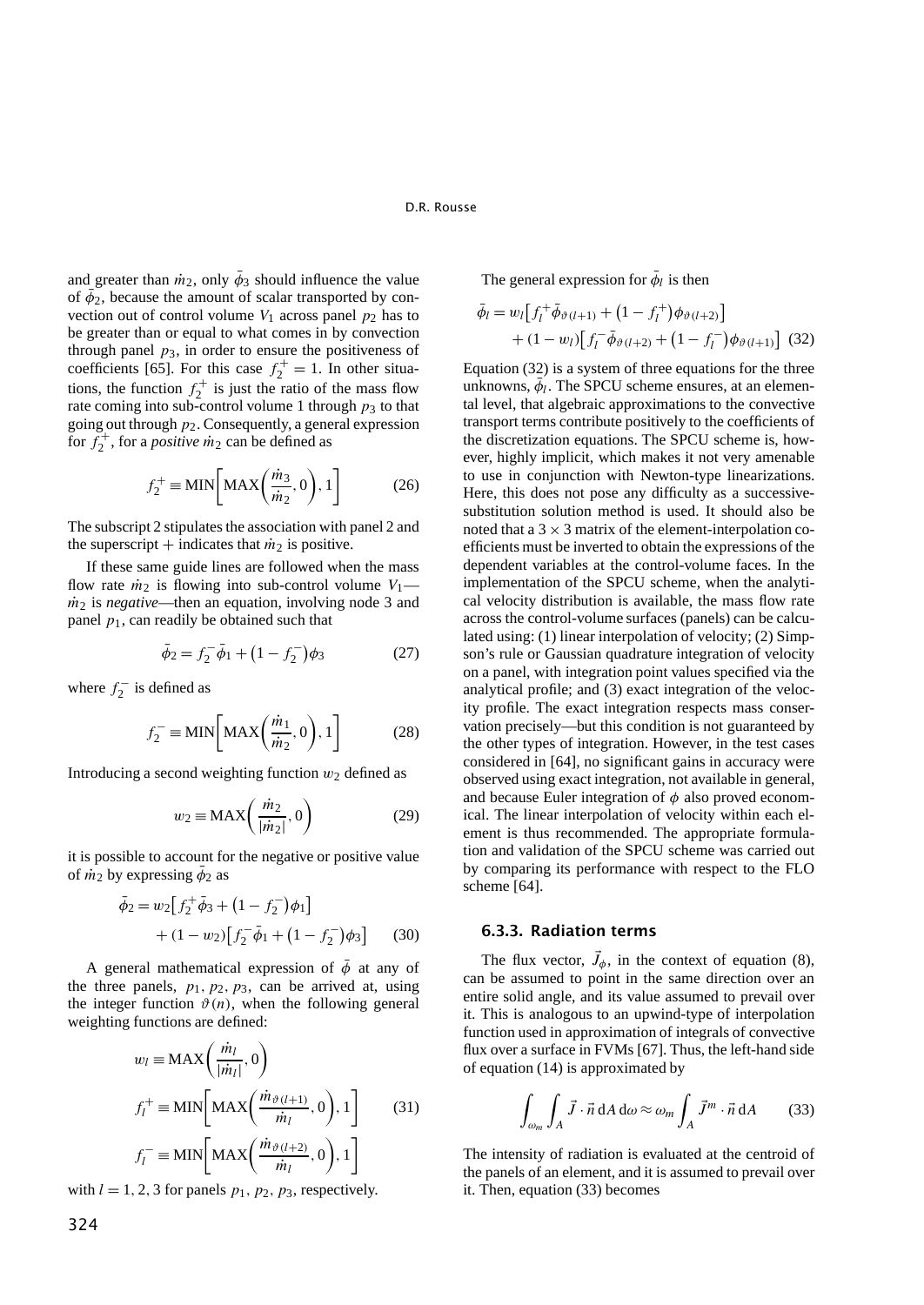$$
\omega_m \int_A \vec{J}^m \cdot \vec{n} \, dA \approx \omega_m \sum_{l=1}^N (\vec{J}_{p_l}^m \cdot \vec{n}_l) A_l
$$

$$
= \omega_m \sum_{l=1}^N I_l^m (\vec{\Omega}_m \cdot \vec{n}_l) A_l \qquad (34)
$$

where *N* is the total number of panels defining a control volume,  $\Omega_m$  is the discrete direction,  $n_l$  is the unit outward-pointing normal to a panel  $p_l$ ,  $A_l$  is the surface area of  $p_l$ , and  $I_l^m$  is the average intensity on  $p_l$  along  $\Omega_m$ . One of the assumptions involved in equation (34) is that the dot product  $(\Omega_m \cdot \vec{n}_l)$  is constant over  $\omega_m$ . In the CVFEM formulation, the integral of this quantity over all solid angles, for each panel *p* in the domain, can also be evaluated analytically when both the spatial and angular grids are specified. An azimuthal angular discretization is recommended with this approach. This more accurate treatment of that integral over solid angles, originally proposed by Chui [33], yields the following approximation:

$$
\int_{\omega_m} \int_A \vec{J} \cdot \vec{n} \, dA \, d\omega \approx \sum_{l=1}^N I_l^m G_l^m A_l \tag{35}
$$

where the geometric quantity  $G_l^m$  is

$$
G_l^m = \int_{\omega_m} (\vec{\Omega} \cdot \vec{n}_l) d\omega \tag{36}
$$

Theoretically, this should increase the accuracy of the approximation involved with equation (33). However, it was found that for the isotropic scattering problems investigated in the companion paper [64] (and for several others), with either formulations, no significant difference was detected in terms of accuracy.

In the context of a prevailing assumption:

$$
G_l^m = \int_{\omega_m} (\vec{\Omega} \cdot \vec{n}_l) d\omega = \omega_m (\vec{\Omega}_m \cdot \vec{n}_l)
$$
(37)

a closure relation is required to relate values of the intensity at integration points to the nodal values.

Three different closure relations where implemented. All of them relate integration points to a *single* nodal value. The involvement of a single nodal value of intensity to specify the value at the integration point could be challenged. However, the intensity  $I_r^m$  at a reference location *r* in *figure 4* can hardly be evaluated from neighboring nodes A and B either, although this is common practice in the literature. Chui et al. [36] approximate  $I_r^m$  from surrounding nodal values—four neighboring



**Figure 4.** Influence of nodal values of intensity on control volume faces intensities.



**Figure 5.** Attenuation scheme according to Bouguer's law: propagation from reference point r to integration point *pl*.

nodes are involved—using bilinear interpolation, which is strictly no more physically sound than what is proposed here and yet more cumbersome. First, for specific directions, a node located *downstream* with respect to the integration point, may have an influence on the value of the intensity at this point. Second, in the context of two nodes of influence and when both nodes are located *upstream* with respect to the integration point, such as in *figure 4, there is no guarantee that*  $I_r^m$  *will <i>physically* be a combination of the nodal values of intensity at A and B.

The three spatial interpolation schemes that were implemented are: the exponential scheme, the diffusion scheme, and the upwind scheme.

(1) The essence of the *exponential scheme* is that the values of  $I_{p_l}^m$  at the integration point on the panels are obtained by a one-dimensional integration of the RTE along the path *τ'*, aligned with  $Ω<sub>m</sub>$ , between a reference point *r* and the integration point *pl* [65] (*figure 5*). With constant properties along the integration path *τ* and constant source of radiant intensity  $S_l^m$ , this yields:  $I_{p_l}^m$  =  $I_r^m e^{-\tau} + S_{I_P}^m (1 - e^{-\tau})$ . This is equivalent to expressing  $S_I^m$  as the first term of a Taylor series expansion about the integration point  $p_l$ , along with the assumption that  $S_{I_r}^m$  equals  $S_{I_P}^m$ . The exponential scheme can be enhanced—leading to the *modified exponential scheme*—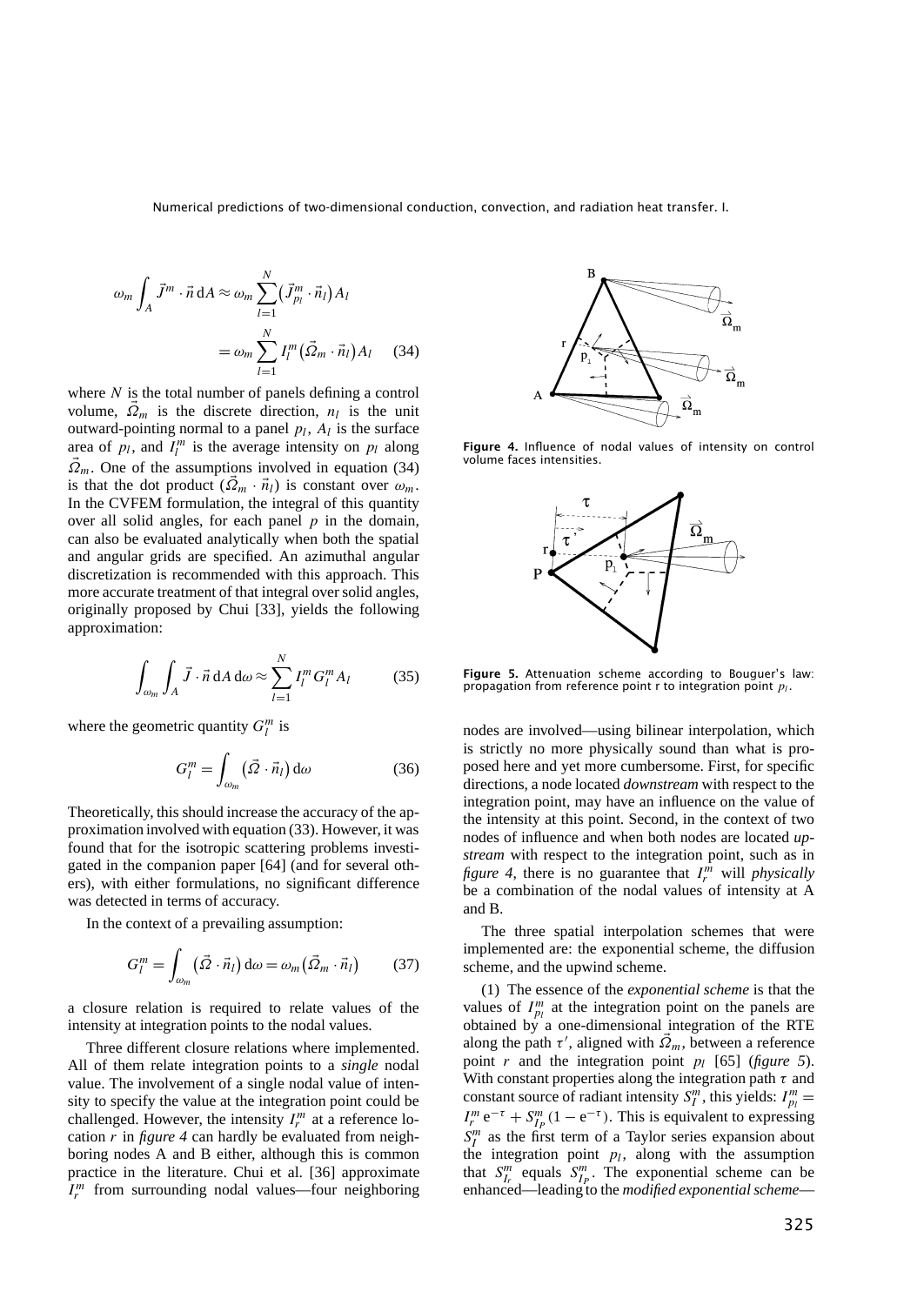by linearizing the equation of transfer, thus modifying the cell optical thickness  $\tau$ . This idea, proposed by Chai in the context of the DOM [38], was found to reduce the CPU time needed to achieve convergence of the CVFEM for scattering media, without compromising accuracy, especially when high optical thicknesses were involved. In this CVFEM, the reference point  $r$  is chosen to lie in a plane that involves only one grid point, *P*. This plane is referred to as the *isointensity* plane. The attenuation path and relations between node *P*, reference point*r*, and integration point  $p_l$  in a typical element are depicted in *figure 5*. Assuming, for the purpose of the interpolation function only, that the intensity along  $\Omega_m$  is constant in this plane yields:  $I_r^m = I_p^m$ .

(2) In the FVM formulation of Raithby and Chui [34], the authors suggested to keep an additional term of the above-mentionned Taylor series expansion, in order to capture the optically thick limit (diffusion approximation). For the problems investigated in the original work of Rousse [65] involving one-, two- and threedimensional problems, no significant gain in accuracy was obtained except for optically thick media ( $\tau_0 \geq 10$ ). The proposed enhancement, although based on physical arguments, was found to moderately increase the CPU time required per iteration and dramatically augment the total number of iterations to obtain convergence. It was found computationally less expensive to use a simpler scheme with a finer grid than this *diffusion scheme*.

(3) The simplest scheme is the first-order accurate step or *upwind* scheme. Since no attenuation is experienced between the reference point and the integration point, this scheme produces physically realistic solutions on fine spatial grids only or when no attenuation occurs. In a one-dimensional context, there is an advantage to use a scheme that models the one-dimensional physics of radiative transfer more accurately. However, Chai et al. [39] recommended using the *upwind scheme* in Cartesian coordinates computations. With the *upwind scheme* the closure relation is simply,  $I_{p_l}^m = I_r^m = I_p^m$ , and the exact location of the point r is not critical as long as no attenuation is involved in the interpolation function.

Other popular schemes are the diamond scheme and its variations involving fix-up procedures for negative coefficients and others. These are not discussed here.

The so-called exponential scheme [13, 72, 73] is indeed a particular solution of the RTE in 1D. Hence, a parallel argument can be made with convection–diffusion numerical analyses in which one-dimensional solutions are used as interpolation functions in multi-dimensional contexts [67].

# **7. DISCRETIZATION EQUATIONS**

The general discretization equation for  $\phi$  at a typical point *P* takes the form:

$$
A_P \phi_P = \sum_{\text{nb}=1}^{N} A_{\text{nb}} \phi_{\text{nb}} + A_P^*
$$
 (38)

where *N* is the number of nodes surrounding *P*,  $\phi_{\text{nb}}$  are the discrete values of the dependent variable evaluated at the grid points surrounding node *P*, *A* are the coefficients of the algebraic discretization equations, and *A*∗ accounts for the terms that do not explicitly involve *φ*. One such equation is obtained when  $\phi$  stands for temperature and *N* equations must be solved for the intensity of radiation.

The discretization-equation coefficients for any CVFEM are obtained in two steps: (1) determination of element contributions to the coefficients of equation (38); and (2) assembly of these contributions for all sub-control volumes associated with a given node *P*. Implementation details are provided in [65] and are available upon request.

### **8. BOUNDARY CONDITIONS**

For grid points that lie on the boundaries of the calculation domain, the assembly of internal element contributions is insufficient to establish conservation over the associated control volumes and solid angles: the transport of the dependent variable *φ* across surfaces of the control volumes that coincide with domain boundaries has to be included. Algebraic approximations of the flux integrals on the boundaries are consequently required.

## **8.1. Energy equation**

For the solution of equation (7), four types of boundary conditions can be considered in the proposed formulation [65]: (1) specified value; (2) specified gradient; (3) specified heat transfer coefficient and ambient temperature; and (4) specified nonlinear function of temperature. For grid points that lie on specified-value boundaries, the implementation of the boundary condition is simply done by overwriting the coefficients and setting  $A_P = 1$ ,  $A_{\text{nb}} = 0$ , and  $A_P^* = \phi_{\text{spec}}$ , after the assembly of internal element contributions. When the gradient of the dependent variable *normal* to the boundary is given, a suitable (Euler, Simpson, analytical) integration of this gradient and of the velocity normal to the boundary is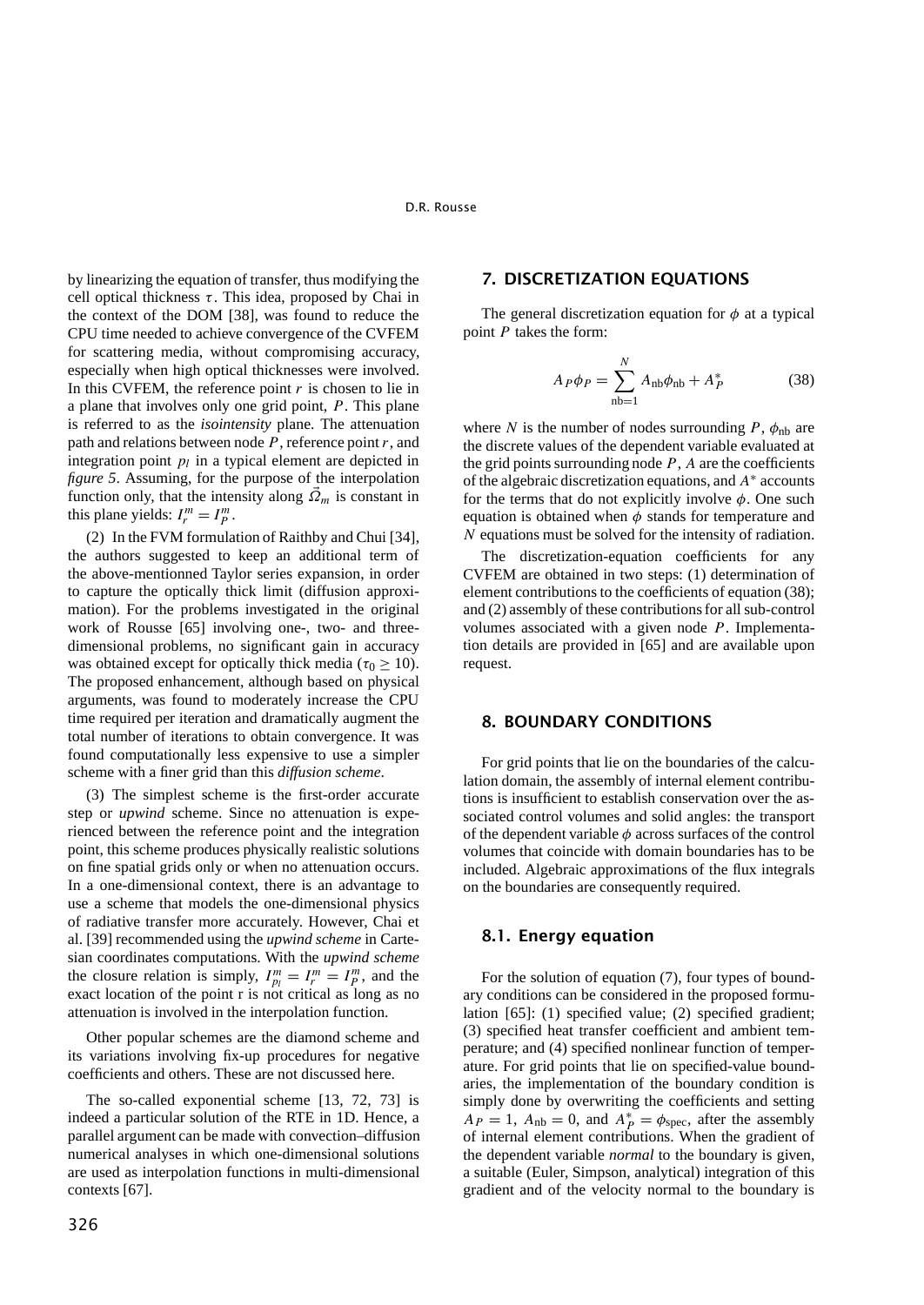used in the evaluation of the convection–diffusion flux over the two sub-control volume surfaces that determine the boundaries. When the heat transfer coefficient *h* and the ambient temperature  $\phi_{\infty}$  are given for impermeable boundaries, nodal values of *h* and  $\phi_{\infty}$  are specified and assumed to prevail over the surface of a boundary control volume. When the flux at the boundary is given by a nonlinear function of the dependent variable, this function is linearized as prescribed by Patankar [67], and the resulting expressions are assumed to prevail over the surface of the boundary control volume.

#### **8.2. Radiative transfer equation**

In this work, the radiative boundary conditions for gray-diffuse surfaces are specified in terms of a surface emissivity,  $\epsilon$ , in equation (11). Hence, two types of situations are considered to account for boundary conditions: (1) *impinging* radiation on a portion of the surface of a control volume that coincides with a boundary; and (2) *outgoing* radiation that accounts for emission and reflection of impinging radiation. An impinging directional heat rate,  $q_l^m$ , is calculated for each direction  $\vec{\Omega}_m$ , associated with a path that ends at a panel (control volume surface)  $p_l$ . In two-dimensional problems,  $l = 1, 2$  as shown in *figure 6*. The impinging directional heat rate at *pl* over solid angle  $\omega_m$  is approximated by

$$
q_l^m = I_{p_l}^m \widetilde{G}_l^m A_l \tag{39}
$$

where  $\widetilde{G}_l^m$  represents the angular integral of  $(\vec{\Omega}_m \cdot \vec{\Omega}_m)$  $\vec{n}_l$ ) over the portion  $\tilde{\omega}_l^m$  of solid angle  $\omega_m$ : that is impinging and intercepted by the surface of *pl*. Provision is then made to account for directions associated with solid angles that straddle over a boundary panel: such treatment is required when it is not possible to align the solid angle edges with the boundaries of the spatial calculation domain.

For a direction  $\vec{\Omega}_m$  that is pointing inside the calculation domain (outgoing with respect to the boundary surface), the discrete boundary condition at a boundary node B, along  $\Omega_m$ , can be approximated by

$$
I_{\rm B}^m = \epsilon_{\rm B} I_{\rm b_B} + 4(1 - \epsilon_{\rm B}) \frac{q_{\rm B}^{\rm in}}{\widetilde{A}_{\rm B}}
$$
(40)

where the black-body diffuse emission of energy,  $I_{\text{b}_B}$ , is based on the fourth power of the absolute value of boundary temperature, and A<sub>B</sub> corresponds to the surface area of the boundary of control volume  $V_B$  that receives radiation, and  $q_B^{\text{in}}$  is the total impinging heat



**Figure 6.** Boundary configurations in two dimensions: (a) aligned,  $\theta = 180^\circ$ ; (b) obtuse,  $\theta > 180^\circ$ ; (c) acute,  $\theta < 180^\circ$ .

rate on the surface of the boundary control volume associated with node B.  $q_B^{\text{in}}$  accounts for the abovementioned impinging radiative heat rates,  $q_l^m$ , in all directions  $\Omega_m$ , that impinge on the boundary and all control volume surfaces (panels), *pl*, associated with node B. At the implementation level,  $q_B^{\text{in}}$  is based on the latest available information for all directions [65]. For reflective boundaries, the convergence is then slower than for black surfaces.

For a regular boundary surface such as that depicted in *figure*  $6(a)$ , both  $p_1$  and  $p_2$  have normals pointing in the same direction, and  $A_B$  is the sum of both surface areas, *A*<sup>1</sup> and *A*2, when radiation is impinging on B. For cases (b) and (c), for some directions, the vector  $\Omega_m$  may either hit  $p_1$  and leave  $p_2$ , or vice versa. For example, in *figure 6(b)*, only the fraction of the total incoming flux that is impinging on panel  $p_1$  is used as the total flux on the boundary to compute the intensity along  $\Omega_m$ , and the surface area  $A_B$  is  $A_1$  only.

#### **9. SOLUTION PROCEDURE**

#### **9.1. Nonlinearity**

The combined-mode heat transfer equations are highly nonlinear. More nonlinearities could also be present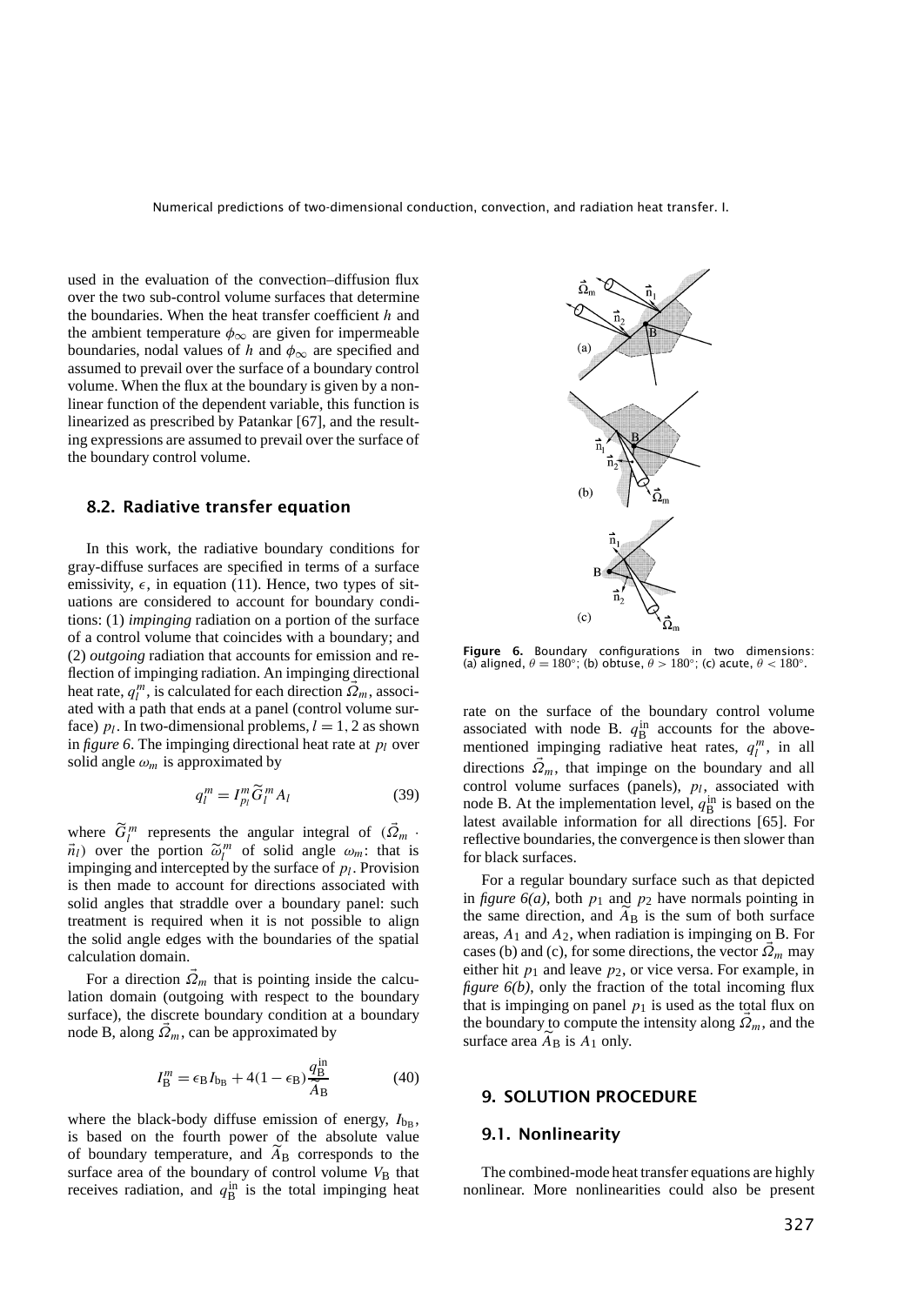due to temperature dependent thermophysical and*/*or radiative properties. Hence, a successive-substitution linearization scheme (Picard iteration), in which coefficients are computed using the latest available values of the dependent variables, is employed.

#### **9.2. Storage and convergence rates**

With an iterative method, relatively small storage is required as algebraic coefficients for the different variables involved do not have to be stored in memory at the same time. This feature is especially important in threedimensional combined-modes problems. A successivesubstitution linearization scheme is also appropriate as the convergence rate and convergence criteria for each variable may differ. Indeed, the required level of convergence *in each iteration* for the intensity of radiation and the temperature are often different.

## **9.3. Relaxation**

The nonlinearities in the discretization equations may lead to large changes in the predicted solutions between successive iterations. These changes may cause oscillations and/or divergence in the iterative process. This problem can be overcome by the use of relaxation techniques [65]. When solving for intensity, it was found that over-relaxation accelerates convergence of the algorithm especially for high optical thickness.

## **9.4. Marching techniques**

When there is no scattering, the source function *SI* in equation (8) is temperature dependent only, and the intensity along a given direction becomes independent of intensities in other directions. For these cases,  $S_I$  could be calculated prior to the iterative process. Furthermore, when all boundary surfaces are black, the discretization equations could be solved by marching techniques (the emitted flux at the boundaries is independent of the incoming radiation). This was not implemented here, as an iterative solution can strategically be used whether or not either one or both of these two conditions is respected. The choice of an iterative technique is also justified for irregular domains where mapping is required in marching techniques to visit each element in an appropriate sequence.

## **10. CONCLUSION**

A CVFEM for combined conduction–convection– radiation heat transfer in two-dimensional planar regularly- or irregularly-shaped geometries, filled with emitting, absorbing, and scattering media, has been presented in detail in this paper.

## **10.1. Contributions**

Contributions of this work include the following: (1) a CVFEM for two-dimensional combined modes of heat transfer; (2) a CVFEM that uses the same coefficient assembly and solution procedure for convective and radiative transport; (3) a CVFEM for the solution of the RTE on equally divided triangular finite elements; and (4) a first order skew positive coefficient upwind (SPCU) scheme of interpolation for the calculation of convective transport and its implementation on equally divided triangular finite elements.

#### **10.2. Key features**

Globally: (1) the formulations proposed here can be extended and combined to CVFEMs for problems involving fluid flow calculations that use the same nonorthogonal computational grids; (2) the formulations were designed to allow for the maximum flexibility; and (3) irregular domains can be considered.

In the context of convection–diffusion: (1) the formulation of the SPCU scheme for equally subdivided triangular elements was implemented to guarantee positive coefficients in the discretized algebraic equations; (2) the FLow Oriented (FLO) scheme was also implemented and can be used when nondistorded grids are employed as long as no negative coefficients are encountered; and (3) other interpolation functions can be implemented (for example, a combination of the FLO and SPCU scheme can be used to avoid negative coefficients and still ensure high accuracy).

In view of radiative transfer calculations: (1) the angular integral of  $(\vec{\Omega} \cdot \vec{n})$  over  $\omega$  can be handled in two different manners; (2) the formulation can use different angular discretizations; (3) emission, absorption, and scattering can be considered; and (4) several interpolation functions can be incorporated into this formulation.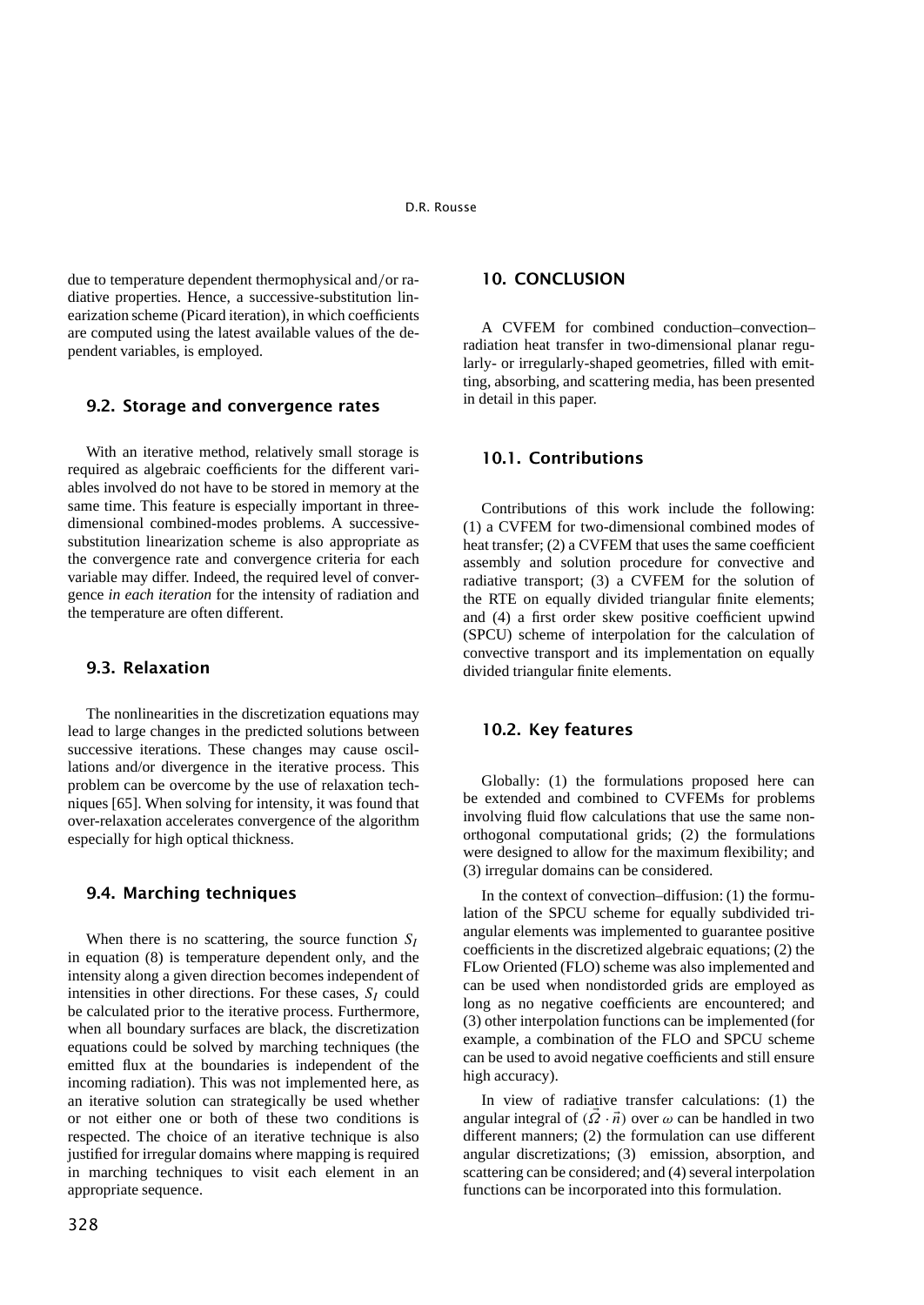## **10.3. Recommendations**

Here are some of the issues which deserve special attention: (1) modifications should be incorporated in the SPCU scheme to enhance its capabilities to approximate the influences of the direction and strength of the flow within an element; (2) the ideas involved with the SPCU scheme should be implemented and tested in the context of radiation heat transfer; (3) the CVFEM for radiation heat transfer should be extended to account for non-gray media and anisotropic scattering; and (4) the CVFEM for combined modes of heat transfer should be formulated for implementation on parallel algorithms.

During the testing of the proposed CVFEM, it was noted that several numerical improvements could also be incorporated to increase its efficiency. Some suggested improvements are presented in the concluding remarks of the companion paper [64].

#### *Acknowledgement*

The author gratefully acknowledges EDF for its support and the Natural Sciences and Engineering Research Council for an operating research grant.

#### **REFERENCES**

[1] Hottel H.C., Cohen E.S., Radiant heat exchanges in gas-filled enclosure: Allowance for nonuniformity of gas temperature, AIChE J. 4 (1958) 3–14.

[2] Hottel H.C., Sarofim A.F., Radiative Transfer, McGraw-Hill, New York, 1967.

[3] Howell J.R., Application of Monte Carlo method to heat transfer problems, Adv. Heat Transfer 5 (1969).

[4] Haji-Sheikh A., Monte-Carlo methods, in: Minkowycz W.J., Sparrow E.M., Schneider G.E., Pletcher R.H. (Eds.), Handbook of Numerical Heat Transfer, Chapter 16, Wiley & Sons, New York, 1988, pp. 421–461.

[5] Halton J.H., A retrospective and prospective review of the Monte-Carlo method, SIAM Rev. 12 (1) (1990) 1–63.

[6] Sakami M., Charette A., Le Dez V., Application of the discrete ordinates method to combined conductive and radiative heat transfer in a two-dimensional complex geometry, J. Quant. Spectrosc. Radiat. Transfer 56 (1996) 517–533.

[7] Mengüç M.P., Viskanta R., Radiative transfer in three-dimensional rectangular enclosures containing inhomogeneous, anisotropically scattering media, J. Quant. Spectrosc. Radiat. Transfer 33 (1985) 533–549.

[8] Shah N., The computation of radiation heat transfer, PhD Thesis, Imperial College, London, 1979.

[9] Meng F.L., McKenty F., Camarero R., Radiative heat transfer by the discrete transfer method using an unstructured mesh, in: HTD-Vol. 244, Radiative Heat Transfer: Theory and Applications, ASME, 1993, pp. 55–66.

[10] Carvalho M.G., Farias T., Fontes P., Predicting radiative heat transfer in absorbing, emitting, and scattering media using the discrete transfer method, in: HTD-Vol. 160, Fundamentals of Radiation Heat Transfer, ASME, 1991, pp. 17–26.

[11] Selçuk N., Kayakol N., Evaluation of discrete transfer for radiative transfer in combustors, in: Proc. Int. Symp. Radiative Transfer, Kuşadaşi, Turkey, 1995.

[12] Chandrasekhar S., Radiative Transfer, Clarendon Press, Oxford, 1950.

[13] Carlson B.G., Lathrop, K.D., Transport theory—the method of discrete-ordinates, in: Computing Methods in Reactor Physics, Gordon and Breach, New York, 1968.

[14] Hyde D.J., Truelove J.S., The discrete ordinates approximation for multidimensionnal radiant heat transfer in furnaces, Technical Report, UKAEA Report No. AERE-R8502, 1976.

[15] Fiveland W.A., Discrete-ordinates solutions of the radiative transport equation for rectangular enclosures, ASME J. Heat Tran. 106 (2) (1984) 699–706.

[16] Ramankutty M.A., Crosbie A.L., Modified discrete ordinates solution of radiative transfer in two-dimensional rectangular enclosures, J. Quant. Spectrosc. Radiat. Transfer 57 (1997) 107–140.

[17] Selçuk N., Kayakol N., Evaluation of discrete ordinates method for radiative transfer in rectangular furnaces, Int. J. Heat Mass Tran. 40 (2) (1997) 213–222.

[18] Fiveland W.A., Discrete-ordinate methods for radiative heat transfer in isotropically and anisotropically scattering media, ASME J. Heat Tran. 109 (3) (1987) 809–812.

[19] Fiveland W.A., Three-dimensional radiation heat transfer solutions by discrete ordinates methods, J. Thermophys. Heat Tran. 2 (1988) 309–314.

[20] Jamaluddin A.S., Smith P.J., Predicting radiative transfer in rectangular enclosures using the discrete ordinates method, Combust. Sci. Tech. 59 (1988) 321–340.

[21] Kim T.K., Menart J.A., Lee H.S., Nongray radiative gas analysis using the  $S_n$  discrete ordinates method, ASME J. Heat Tran. 113 (1991) 946–952.

[22] El Wakil N., Sacadura J.F., Some improvements of the discrete ordinates method for the solution of the radiative transport equation in multidimensional anisotropically scattering media, in: HTD-Vol. 203, Developments in Radiative Heat Transfer, ASME, 1992, pp. 119–127.

[23] Fiveland W.A., Jessee J.P., Finite element formulation of the discrete ordinates method for multidimensional geometries, J. Thermophys. Heat Transfer 8 (1994) 427– 433.

[24] Jamaluddin A.S., Smith P.J., Predicting radiative transfer in axisymmetric cylindrical enclosures using the discrete ordinates method, Combust. Sci. Tech. 62 (1988) 173–186.

[25] Jamaluddin A.S., Smith P.J., Discrete ordinates solution of the radiative transfer equation in non-axisymmetric cylindrical enclosures, J. Thermophys. Heat Transfer 6 (1992) 242–245.

[26] Abraham J., Magi V., Application of the discrete ordinates method to compute radiant heat loss in a diesel engine, Numer. Heat Transfer A 31 (1997) 597–610.

[27] Liou B., Wu C., Composite discrete ordinates solutions for radiative transfer in a two layer medium with Fresnel interfaces, Numer. Heat Transfer A 30 (1996) 739–751.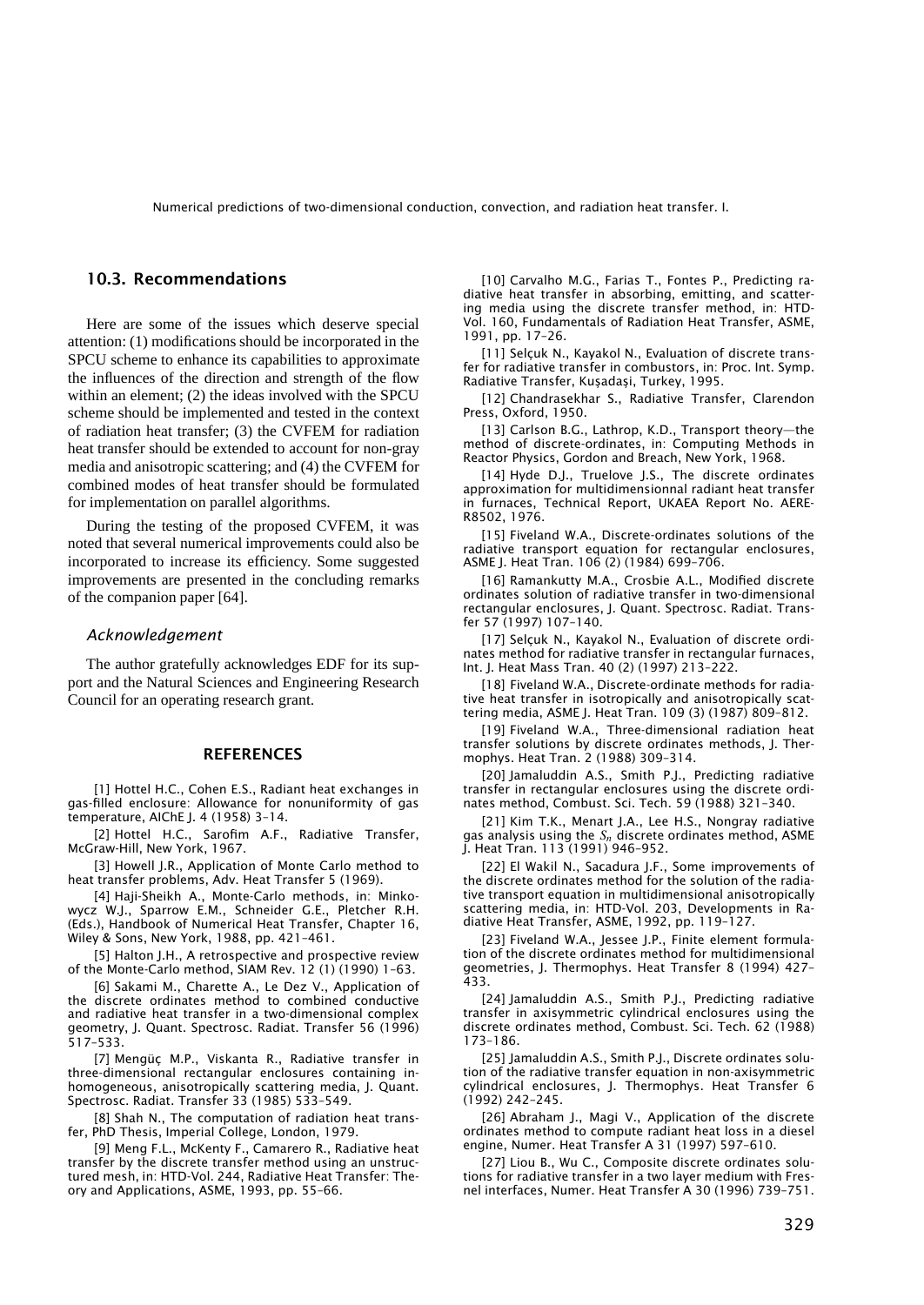[28] Liu J., Shang M., Chen Y.S., Prediction of radiative transfer in general body-fitted coordinates, Numer. Heat Transfer B 31 (1997) 423–439.

[29] Liu J., Shang M., Chen Y.S., Wang T.S., Analysis of discrete ordinates method with even parity formulation, J. Thermophys. Heat Transfer 11 (1997) 253–261.

[30] Liu J., Chen Y.S., Examination of conventional and even parity radiative transfer equations in irregular geometries, in: Proc. Joint ASME/AIAA Thermophys. Heat Trans. Conf., Albuquerque, 1998, pp. 103–112.

[31] Vaillon R., Lallemand M., Lemonnier D., Radiative heat transfer in orthogonal curvilinear coordinates using the discrete ordinates method, J. Quant. Spectrosc. Radiat. Transfer 55 (1) (1996) 7–17.

[32] Charette A., Sakami M., Le Dez V., Analysis of radiative heat transfer in enclosures of complex geometry using the discrete ordinates method, in: International Symposium on Radiative Transfer, Kuçadaşi, Turkey, 1997.

[33] Chui E.H., Modelling of radiative heat transfer in participating media by the finite volume method, PhD Thesis, University of Waterloo, Canada, 1990.

[34] Raithby G.D., Chui E.H., A finite-volume method for predicting radiant heat transfer in enclosures with participating media, ASME J. Heat Tran. 112 (2) (1990) 415– 423.

[35] Chui E.H., Raithby G.D., Improved convergence rate in radiative transfer, Numer. Heat Transfer B 22 (1992) 251–272.

[36] Chui E.H., Raithby G.D., Hughes P.M.J., Prediction of radiative transfer in cylindrical enclosures with the finite volume method, J. Thermophys. Heat Transfer 6 (1992) 605–611.

[37] Chui E.H., Raithby G.D., Computation of radiant heat transfer on a non-orthogonal mesh using the finite volume method, Numer. Heat Transfer B 23 (1993) 269– 288.

[38] Chai J.C., Lee H.S., Patankar S.V., Improved treatment of scattering using the discrete ordinates method, ASME J. Heat Tran. 116 (1994) 260–263.

[39] Chai J.C., Patankar S.V., Lee H.S., Evaluation of spatial differencing practices for the discrete-ordinates method, J. Thermophys. Heat Transfer 8 (1) (1994) 140– 144.

[40] Chai J.C., Lee H.S., Patankar S.V., Finite-volume method for radiation heat transfer, J. Thermophys. Heat Transfer 8 (1994) 419–425.

[41] Chai J.C., Lee H.S., Patankar S.V., Treatment of irregular geometries using a cartesian coordinates finitevolume radiation heat transfer procedure, Numer. Heat Transfer B 26 (1994) 225–235.

[42] Chai J.C., Parthasarathy G., Lee H.S., Patankar S.V., Finite-volume radiative heat transfer procedure for irregular geometries, J. Thermophys. Heat Transfer 9 (1995) 410– 415.

[43] Chai J.C., Moder J.P., Spatial-multiblock procedure for radiation heat transfer, Numer. Heat Transfer 31 (1997) 277–294.

[44] Sanchez A., Smith T.F., Surface radiation exchange for two-dimensional rectangular enclosures using the discrete ordinates method, ASME J. Heat Tran. 114 (1992) 465–472.

[45] Adams B.R., Smith P.J., Three-dimensional discrete ordinates modeling of radiative transfer in industrial-scale furnaces, in: HTD-Vol. 203, ASME, 1992, pp. 137–144.

[46] Baliga B.R., Patankar S.V., A new finite-element formulation for convection–diffusion problems, Numer. Heat Transfer 3 (1980) 393–409.

[47] Ferguson W.J., Turner I.W., Control volume finite element model of mechano-sorptive creep in timber, Numer. Heat Transfer A 29 (1996) 147–164.

[48] Larreteguy A.E., An equal-order control volume finite element method for fluid flow in arbitrary triangulation, Numer. Heat Transfer B 28 (1995) 401–413.

[49] Padra C., Larreteguy A.E., A-posteriori error estimator for the control volume finite element method as applied to convection–diffusion problems, Numer. Heat Transfer B 27 (1995) 63–80.

[50] Harms T.M., Backström T.W., Prieur du Plessis J., Simplified control-volume finite element method, Numer. Heat Transfer B 30 (1996) 179–196.

[51] Comini G., Malisan M., Manzan M., Accuracy comparison of control volume and Bubnov–Galerkin finite element methods for heat conduction problems, Numer. Heat Transfer B 29 (1) (1996) 43–60.

[52] Prakash C., Baliga B.R., Control-volume-based numerical methods for fluid flow: Similarities and differences, in: Chung T.J., Karr G.R. (Eds.), Finite Element Analysis in Fluids, UAH Press, Huntsville, 1989.

[53] Rousse D.R., Baliga R.B., Formulation of a controlvolume finite element method for radiative transfer in participating media, in: Proc. 7th Int. Conf. Numer. Meth. Thermal Problems, Stanford, 1991, pp. 786–795.

[54] Rousse D.R., Baliga R.B., Radiation heat transfer in an absorbing, emitting and scattering medium, in: Proc. 4th Int. Conf. Nonlinear Eng. Comp., Swansea, 1991, pp. 639–648.

[55] Rousse D.R., Baliga R.B., A control-volume finite element method for combined conduction–convection– radiation heat transfer, in: Proc. 9th Gamm Conf. Num. Meth. Fluid Mechanics, Lausanne, 1991, pp. 338–346.

[56] Rousse D.R., Numerical method for conduction– convection–radiation heat transfer in three-dimensional geometries, in: Proc. 2nd European Thermal Sciences and 14th UIT Conference, Vol. 3, Rome, 1996, pp. 1425–1432.

[57] Rousse D.R., Le couplage d'une méthode pour prédire le rayonnement avec les codes de CFD: Capacités et limitations d'une CVFEM, in : Compte-rendus du congrès de la Société Française des Thermiciens, Toulouse, 1997, pp. 538–544.

[58] Rousse D.R., Gautier G., Sacadura J.F., A control volume finite element method for radiative heat transfer in irregular geometries, in: Proc. 1998 AIAA/ASEM Thermophysics and Heat Transfer Conference, Albuquerque, 1998, pp. 93–102.

[59] Rousse D.R., Gautier G., Sacadura J.F., An updated CVFEM for radiative heat transfer in irregular geometries, in: Proc. 1998 CSME Forum—Thermal and Fluids Engineering, Toronto, 1998, pp. 379–386.

[60] Rousse D.R., Gautier G., A CVFEM for combined modes of heat transfer in two-dimensional geometries, in: Proc. 6th Annual CFD Conference, Quebec, 1998, pp. XV27–XV33.